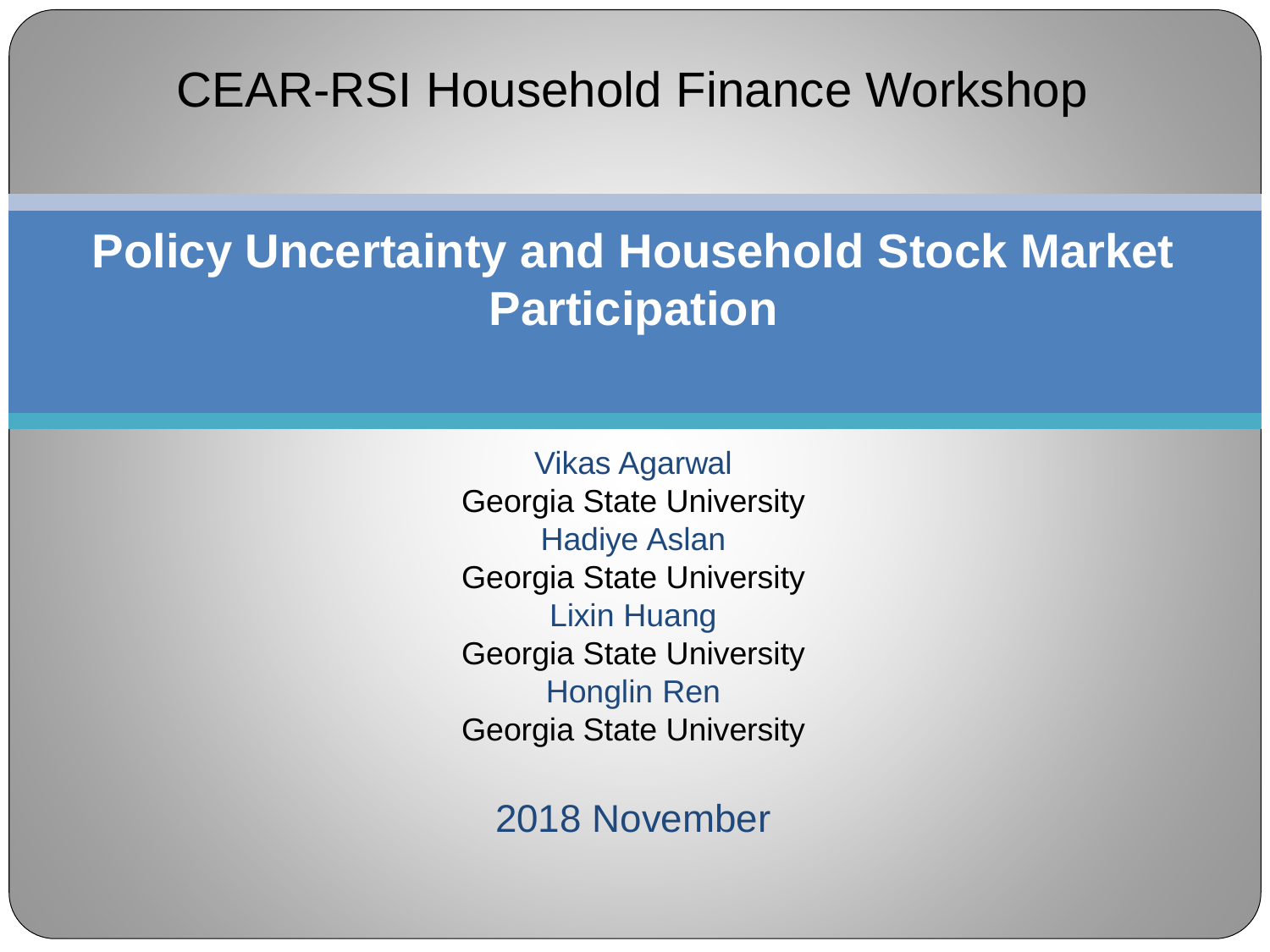### Anecdotal evidence on PU and SMP

- CBS News, October 13, 2016, "Clinton or Trump? Nervous U.S. investors await answer"
	- o "BlackRock's US Investor Pulse Study 2016 finds that nearly twothirds, or 63%, of American investors say the upcoming Presidential election has impacted their investment decisions over the past year, and about a third of those surveyed feel the election poses a threat to their financial future. As a result, many investors are holding on to their cash -- with 26% telling BlackRock they had increased their cash positions."
	- $\circ$  "It's clear that many Americans view the election as a source of uncertainty, making them less comfortable about investing," said Robert Kapito, president of BlackRock.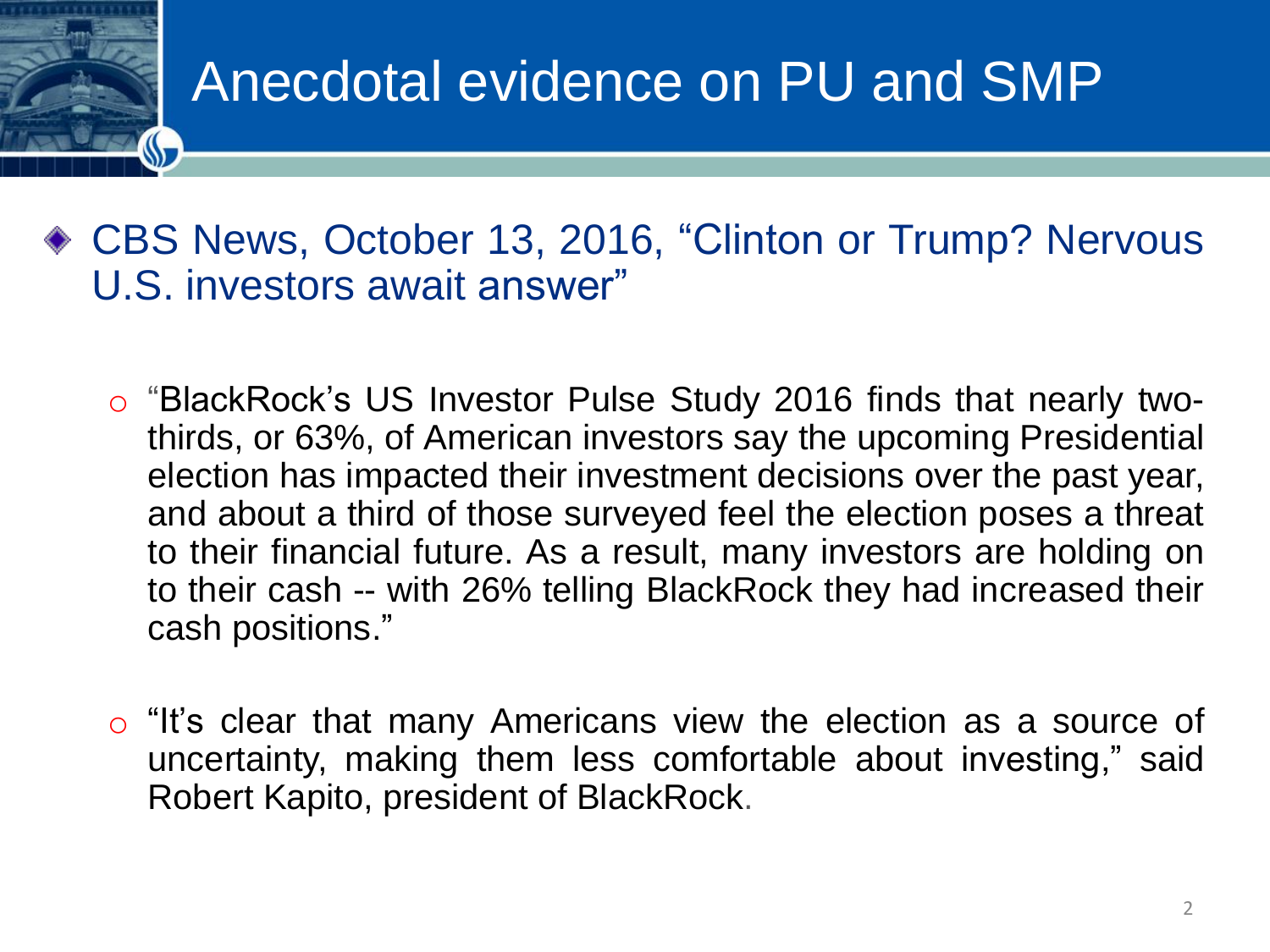# Research questions

- Does policy uncertainty (PU) affect the propensity and intensity of households' SMP?
- $\bullet$  If so, where do households reallocate their capital?
- What are the potential channels through which policy uncertainty affects SMP?
- Does SMP reverse after PU resolves? If so, does it reverse completely or partially?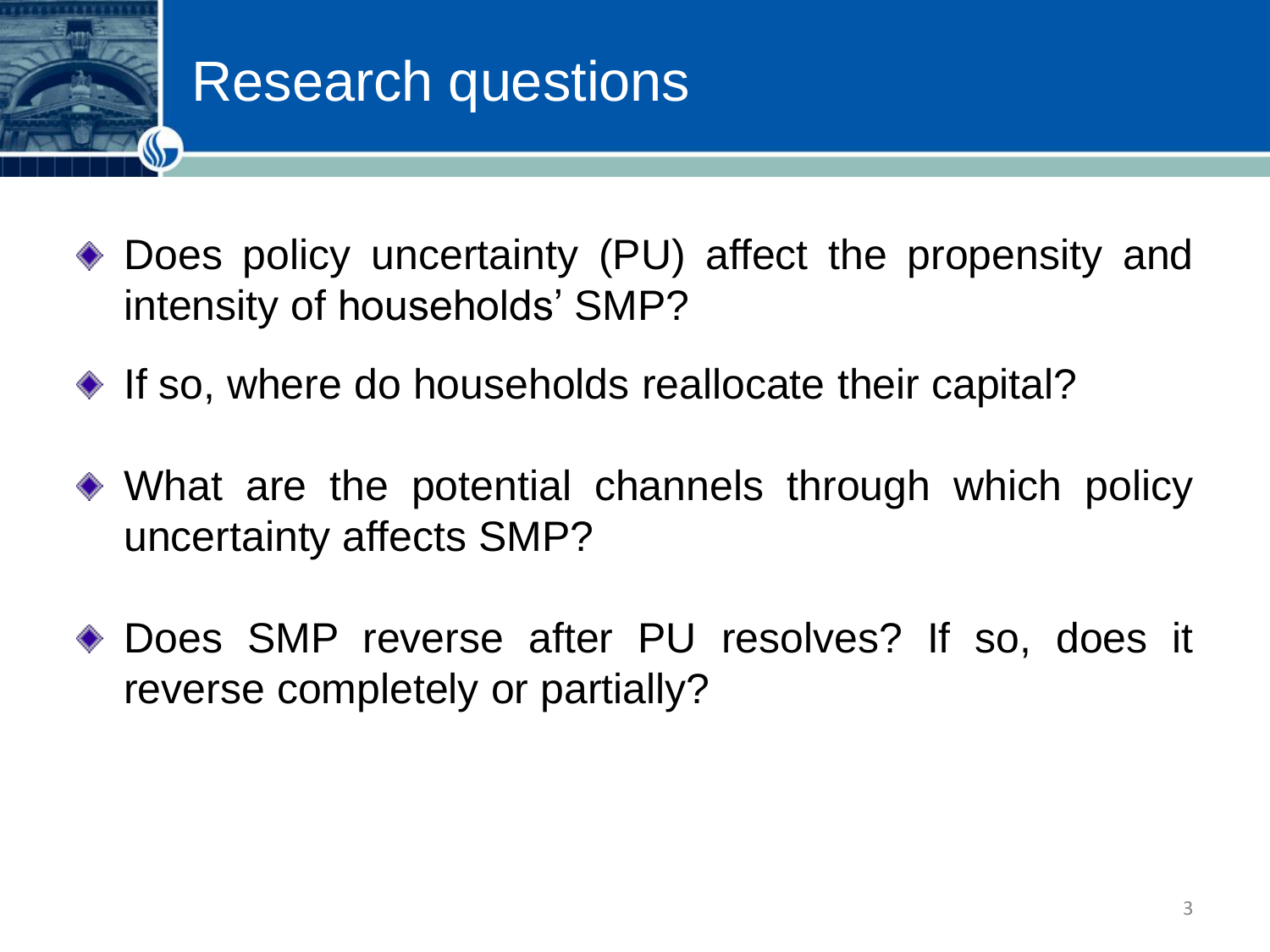### What does PU seek to capture?

- Uncertainty about *who* will make policy decisions (e.g., who will win the next elections)
- Uncertainty about *what* economic policy actions the decision makers will undertake, and *when*
- Uncertainty about the economic *effects* of policy actions (consequences of past, present, and future actions)
- Uncertainty induced by policy *inaction* (policy delays)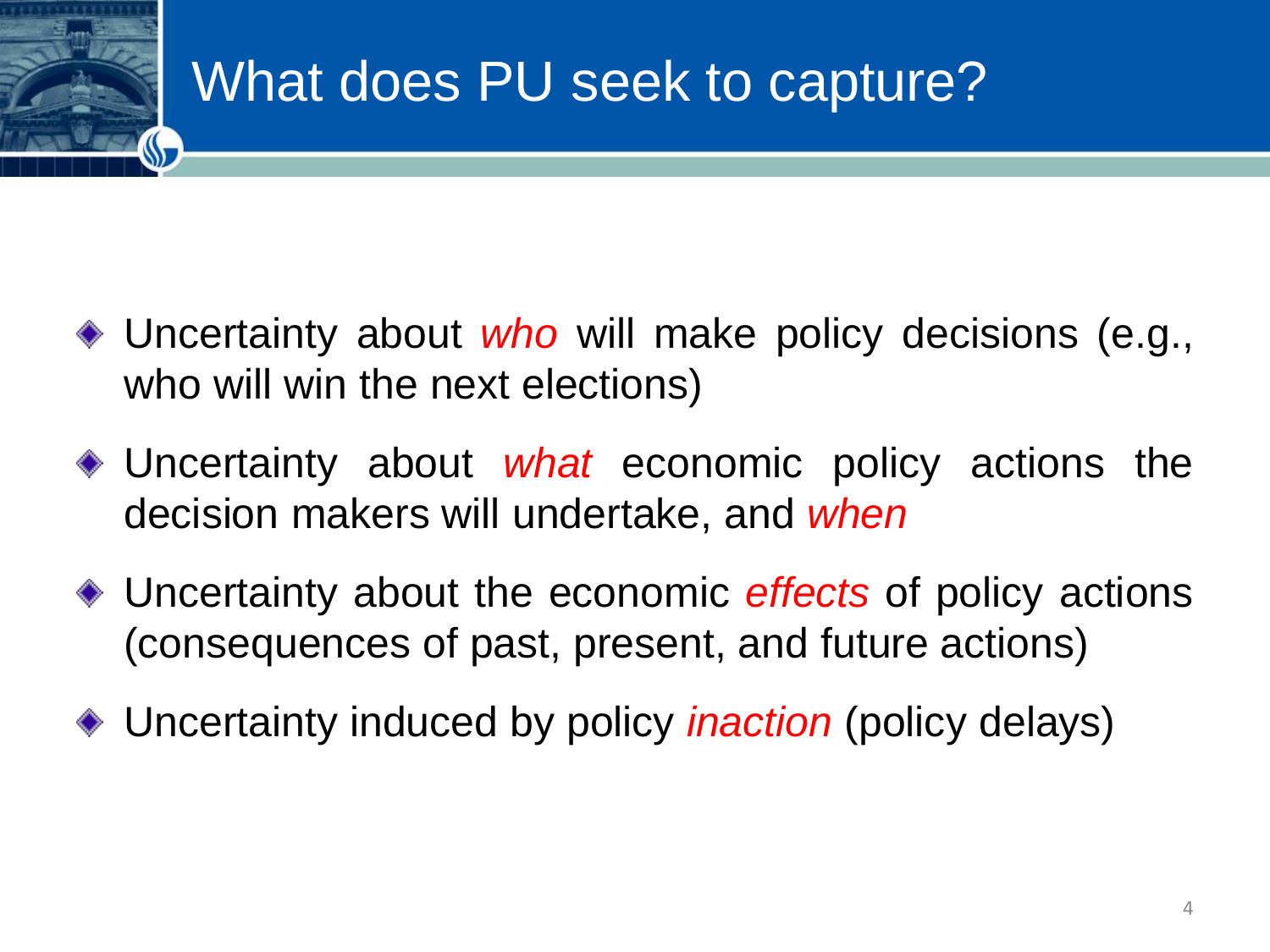

### Measuring PU

Elections (the main measure):

- ❖ Pre-determined /exogenous dates
- ❖ But it is a discrete event (once in 4 years) there is a lot of uncertainty you want to pick up in between them

### EPU (results hold):

- ❖ Captures the variation in policy-related uncertainty in non-election years
- ❖ But only time-varying, difficult to difference out other unobserved aggregate shocks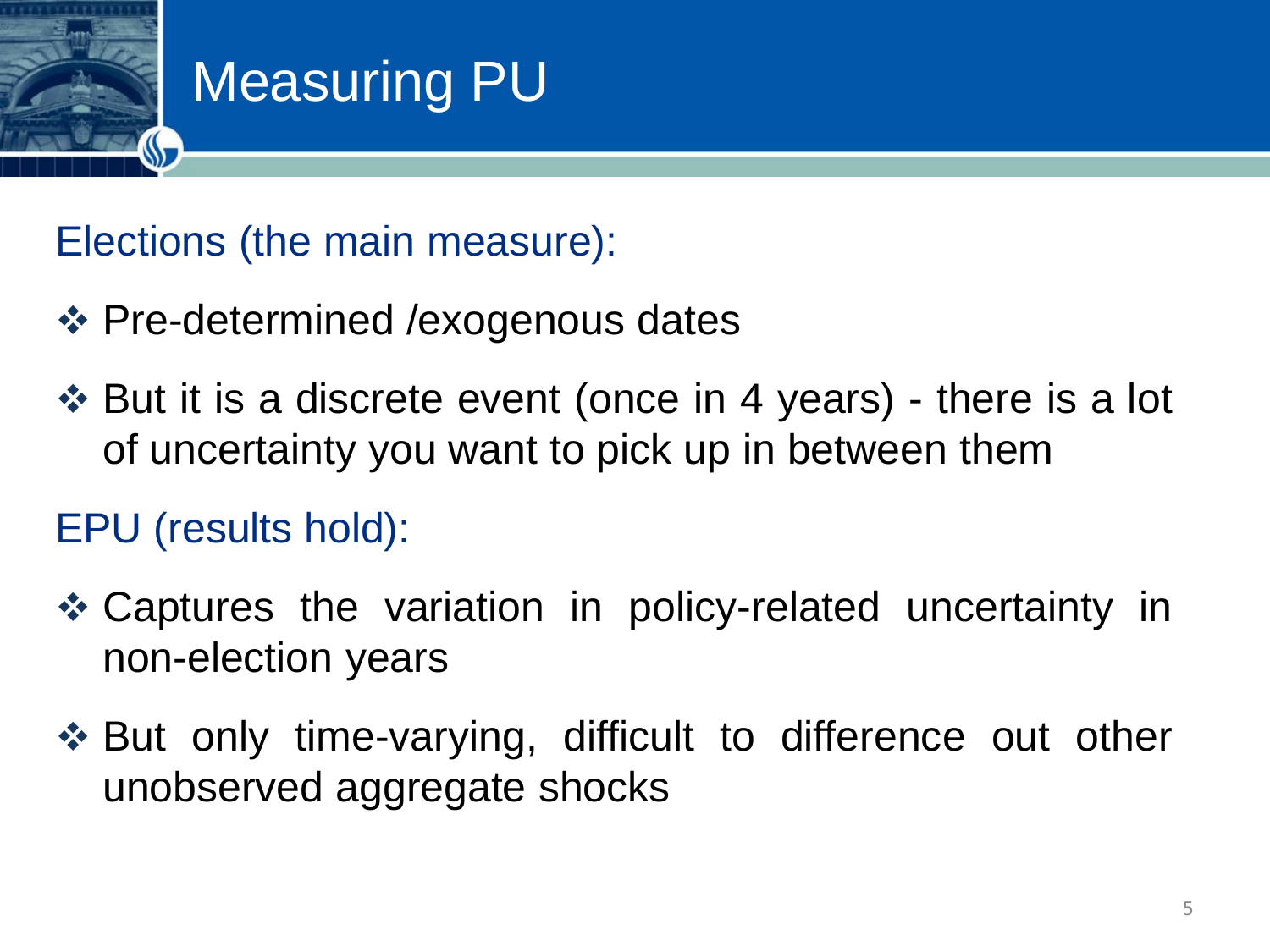## Measuring PU (contd.)

#### State-level vs. National elections:

- ❖ Unlike presidential elections, gubernatorial elections are staggered
- ❖ Households located in different states share the same *national* political and business cycles, and therefore face similar macroeconomic uncertainty at the aggregate level
- ❖ Governors have the chief authority over a state, with the ability in shaping local economic environment such as taxes, subsidies, healthcare, state budget, minimum wages (Peltzman, 1987; Besley and Case, 1995)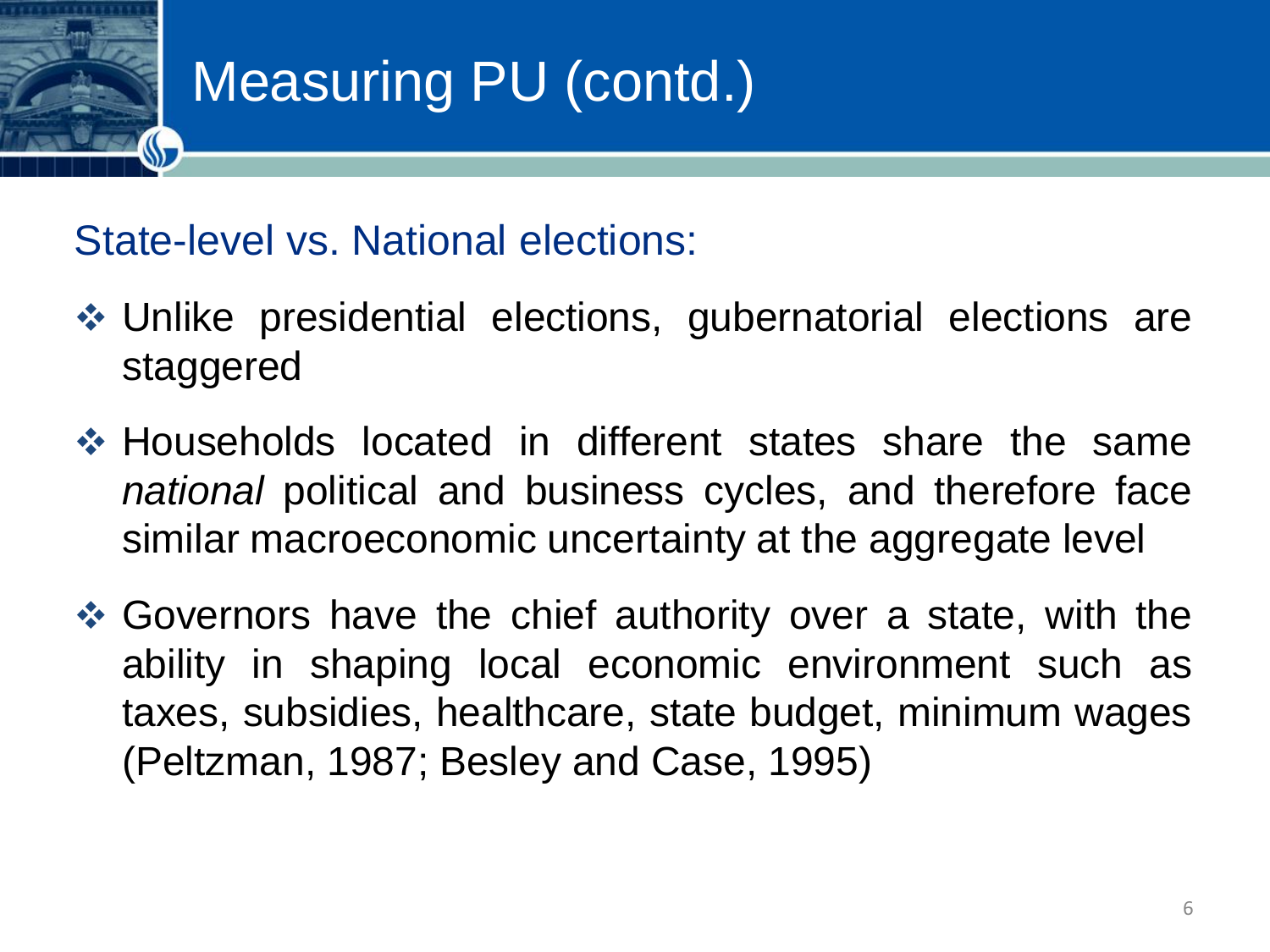

### Household data:

o Survey of Income and Program Participation (SIPP) data of the US Census Bureau

#### ◆ Gubernatorial election data:

- o Correlates of State Policy Project initiated by the Institute for Public Policy and Social Research (IPPSR)
- ◆ State unemployment:
	- o Bureau of Labor Statistics (BLS)
- ◆ State Housing price index:
	- o Federal Housing Finance Agency
- ◆ State GDP growth:
	- o Bureau of Economic Analysis (BEA) <sup>7</sup>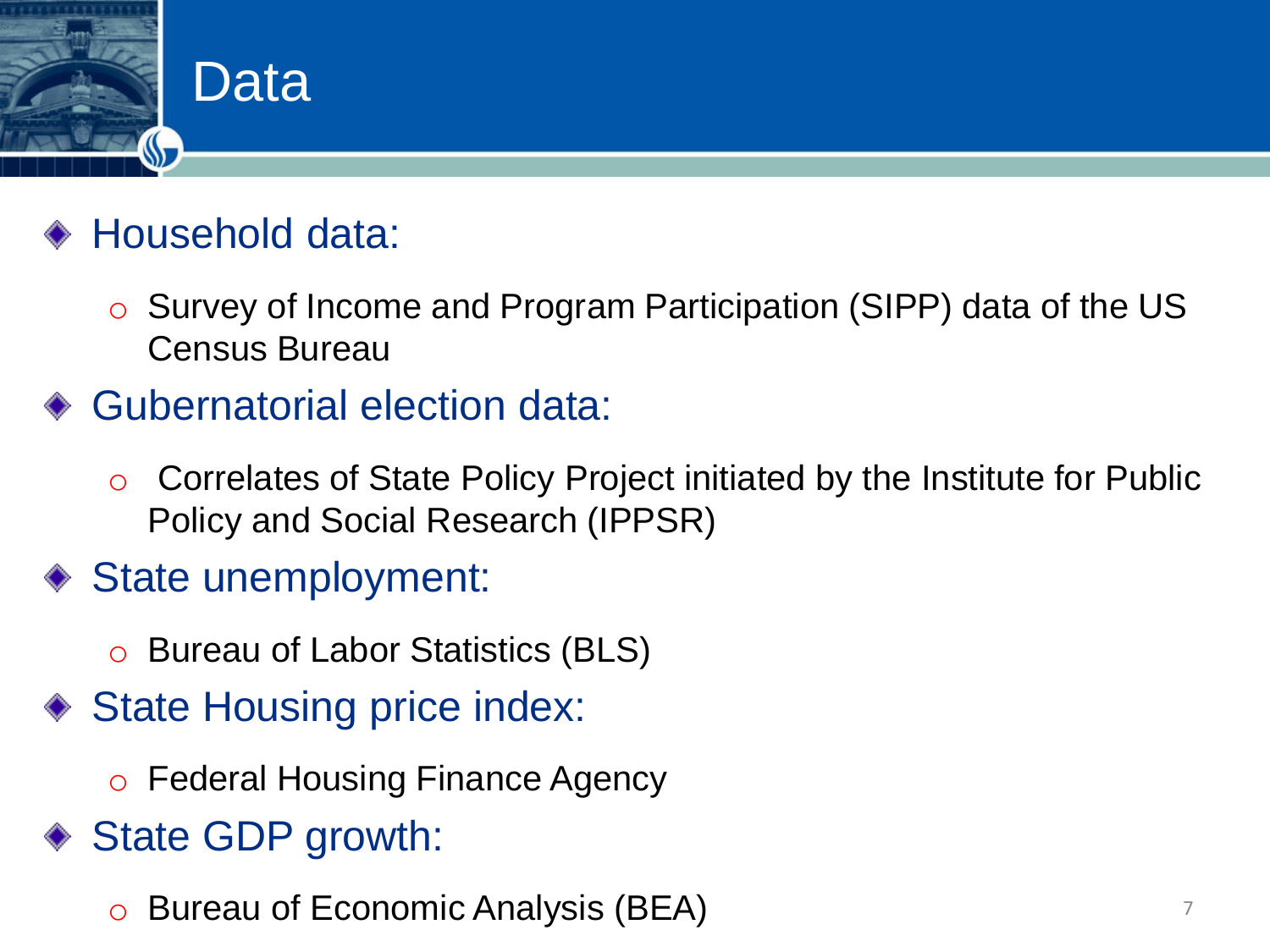

- ◆ Survey follows new sets of households up to four years
- Core set of questions (answers reported every four months):
	- $\circ$  demographics, employment and income, and business ownership
- Topical modules (answers reported annually):
	- o assets and liabilities
	- ownership and market value of different types of assets, including real estate, vehicles, financial assets
- Our sample includes all household heads with age +18
- 1996, 2001, 2004 and 2008 panels covering 1996-2000, 2001-2003, 2004-2007, and 2008-2013 waves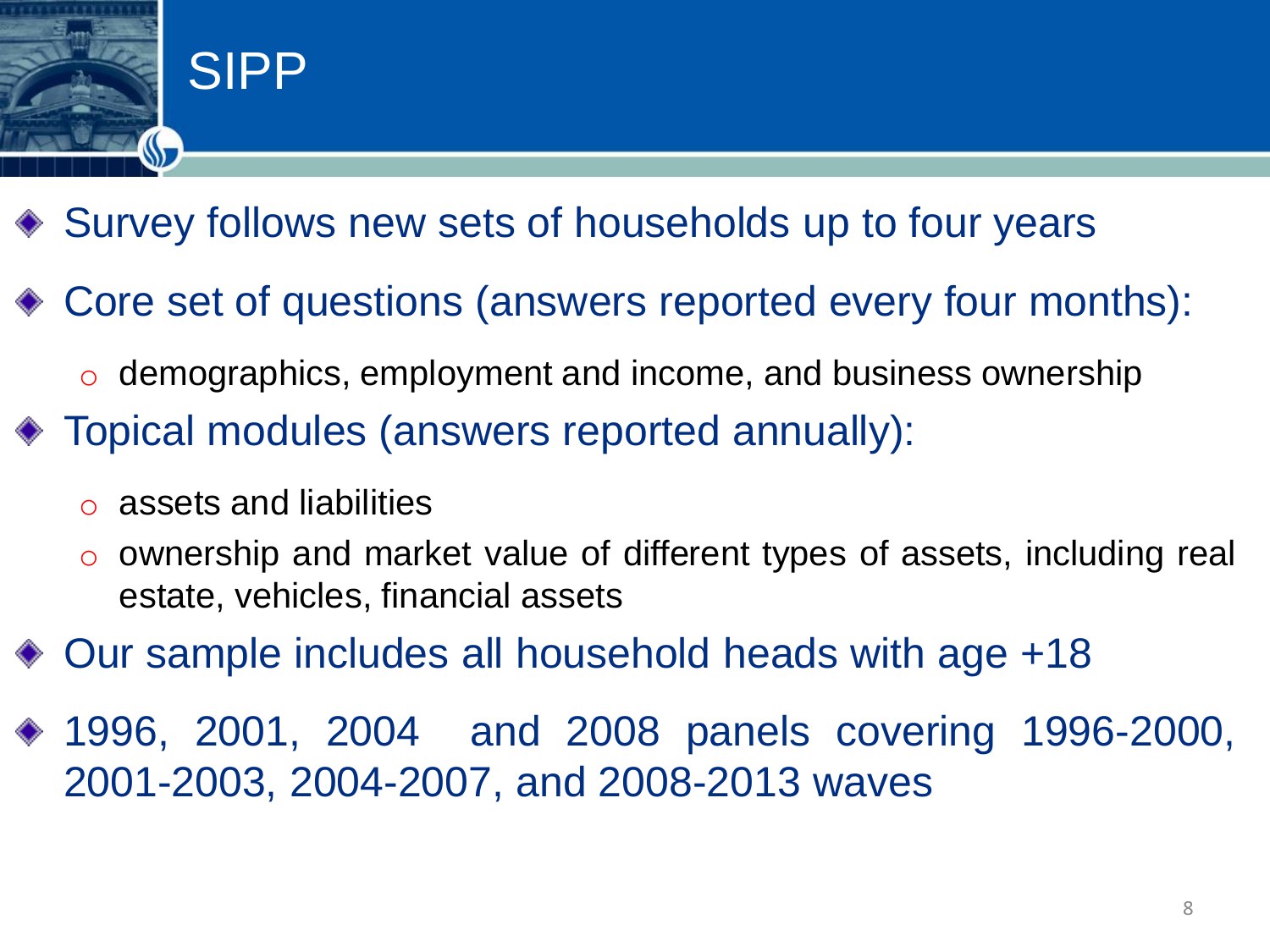### Summary Statistics: SIPP

#### **152,095 households in the sample**

| <b>Variables</b>                                          | No. of Obs. | <b>Mean</b> | <b>Median</b> | Std. dev. |
|-----------------------------------------------------------|-------------|-------------|---------------|-----------|
| % Households holding stocks                               | 359,260     | 0.223       | 0.000         | 0.416     |
| % Households holding stocks (inc.<br>retirement accounts) | 359,260     | 0.387       | 0.000         | 0.450     |
| % Stock share (% of liquid wealth)                        | 359,260     | 0.104       | 0.000         | 0.271     |

- Our analysis focus on stock investments outside of retirements accounts for several reasons
	- o Households do not actively rebalance or trade in their retirement accounts (Agnew, Balduzzi, and Sunden, 2003; Mitchell et al., 2006; Benartzi and Thaler, 2007)
	- $\circ$  Withdrawals often incur significant penalties
	- o Default choices affect investments in the retirement accounts (Beshears et al., 2009)
	- 9  $\circ$  SIPP data does not contain information on asset allocations within retirement accounts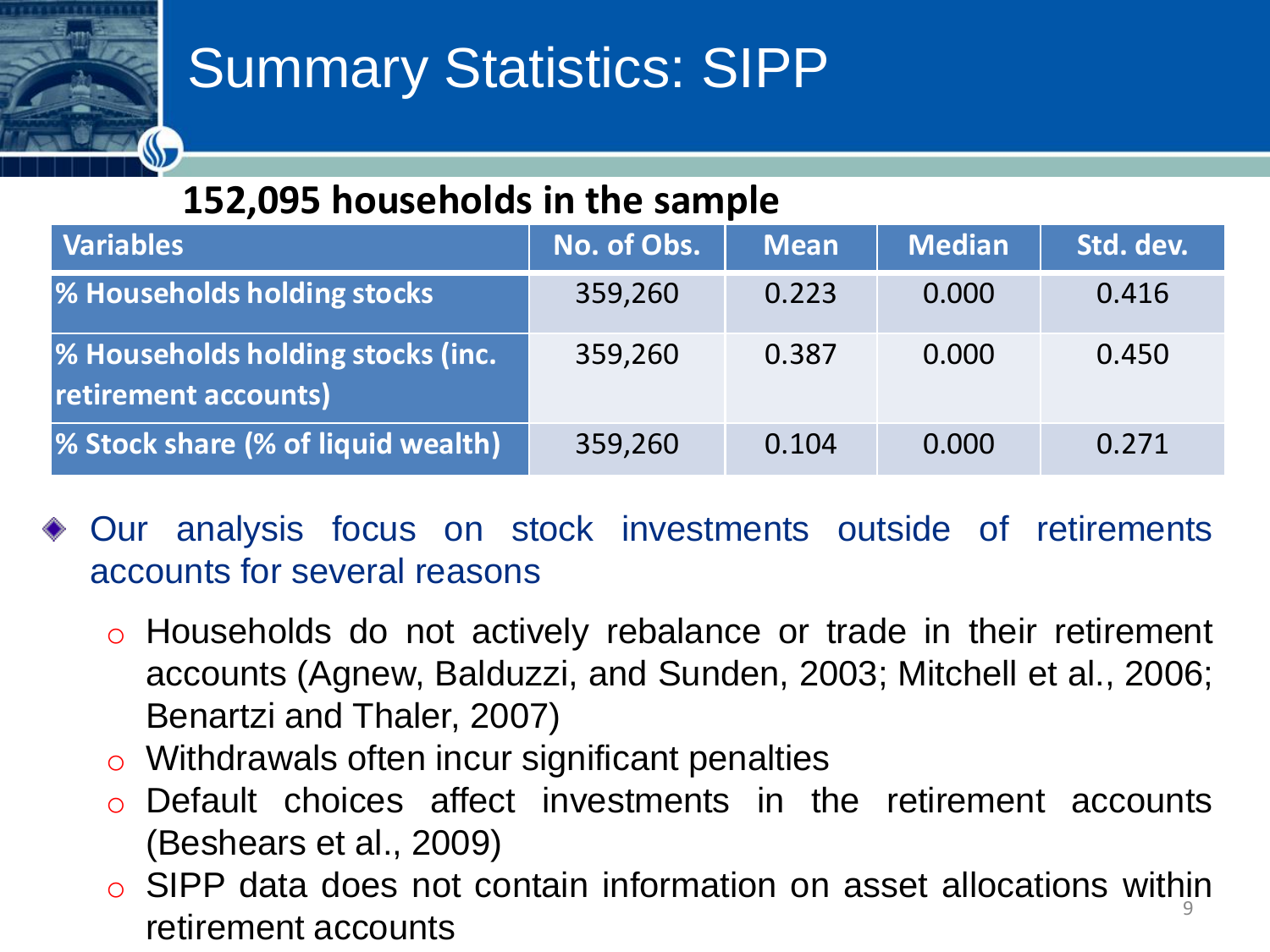### Gubernatorial elections data from IPPSR

#### Elections:

- o pre-scheduled and staggered across states and years held every four years, with the exception of Vermont and New Hampshire, which choose to run their gubernatorial elections every two years
- 36 states are subject to various term limits
- We exclude North Dakota, South Dakota, Maine, and Vermont because the SIPP mask these small states to protect confidentiality of respondents (merge Dakotas together and Maine and Vermont together)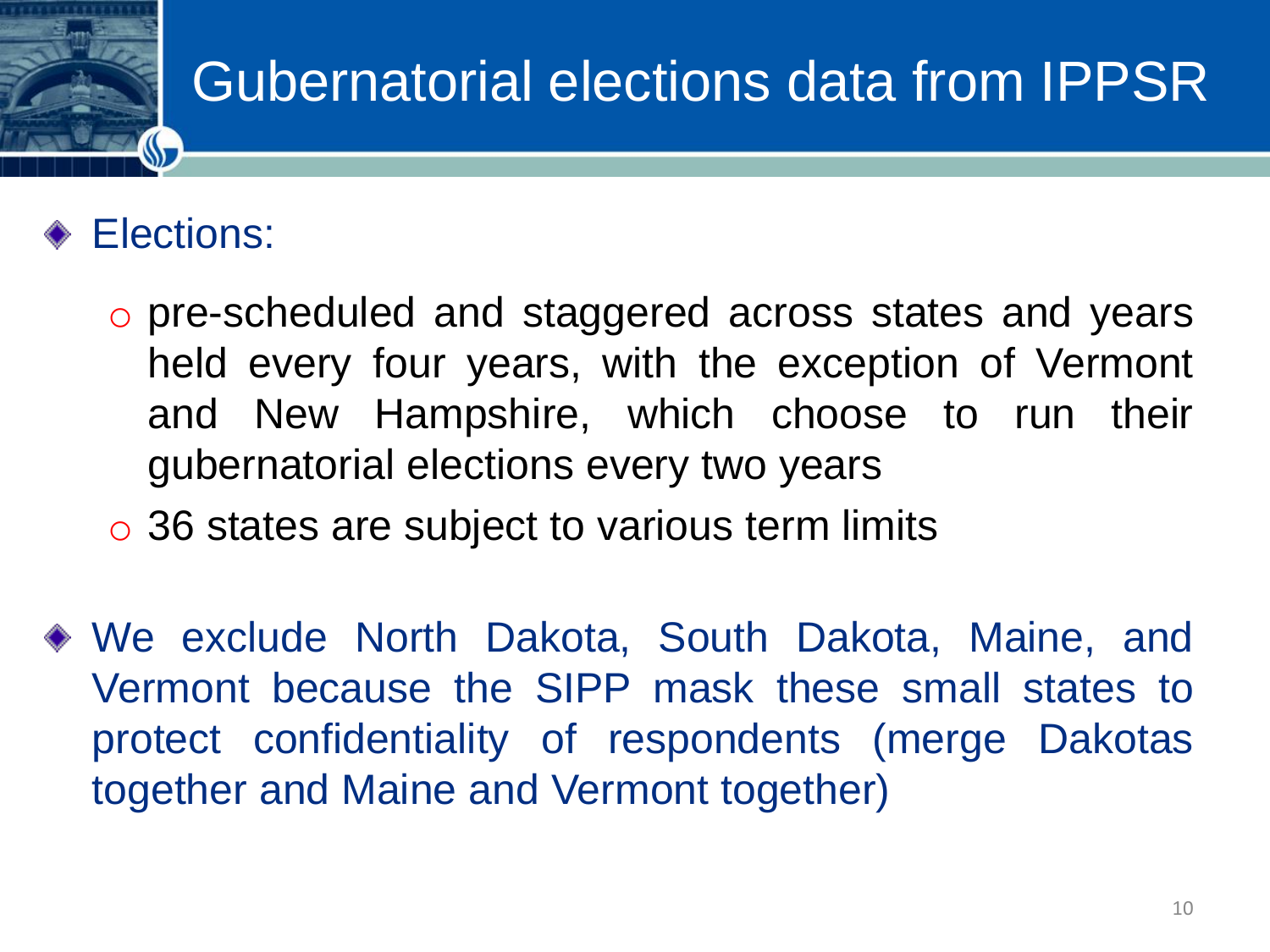### Summary Statistics: IPPSR

|                                          | Obs. | <b>Mean</b> |
|------------------------------------------|------|-------------|
| <b>Whole sample</b>                      |      |             |
| <b>Gubernatorial elections (%)</b>       | 736  | 25.81       |
|                                          |      |             |
| <b>Governor switch (%)</b>               | 736  | 17.11       |
| <b>Election =1</b>                       |      |             |
| <b>Incumbent Republican (%)</b>          | 190  | 51.87       |
| Incumbent Democrat (%)                   | 190  | 46.13       |
| Incumbent Other (%)                      | 190  | 2.000       |
| Victory margin (%)                       | 190  | 16.46       |
| <b>Close election victory margin (%)</b> | 63   | 3.84        |
| <b>Party switch (%)</b>                  | 190  | 32.82       |
| Lame duck last term (%)                  | 190  | 27.80       |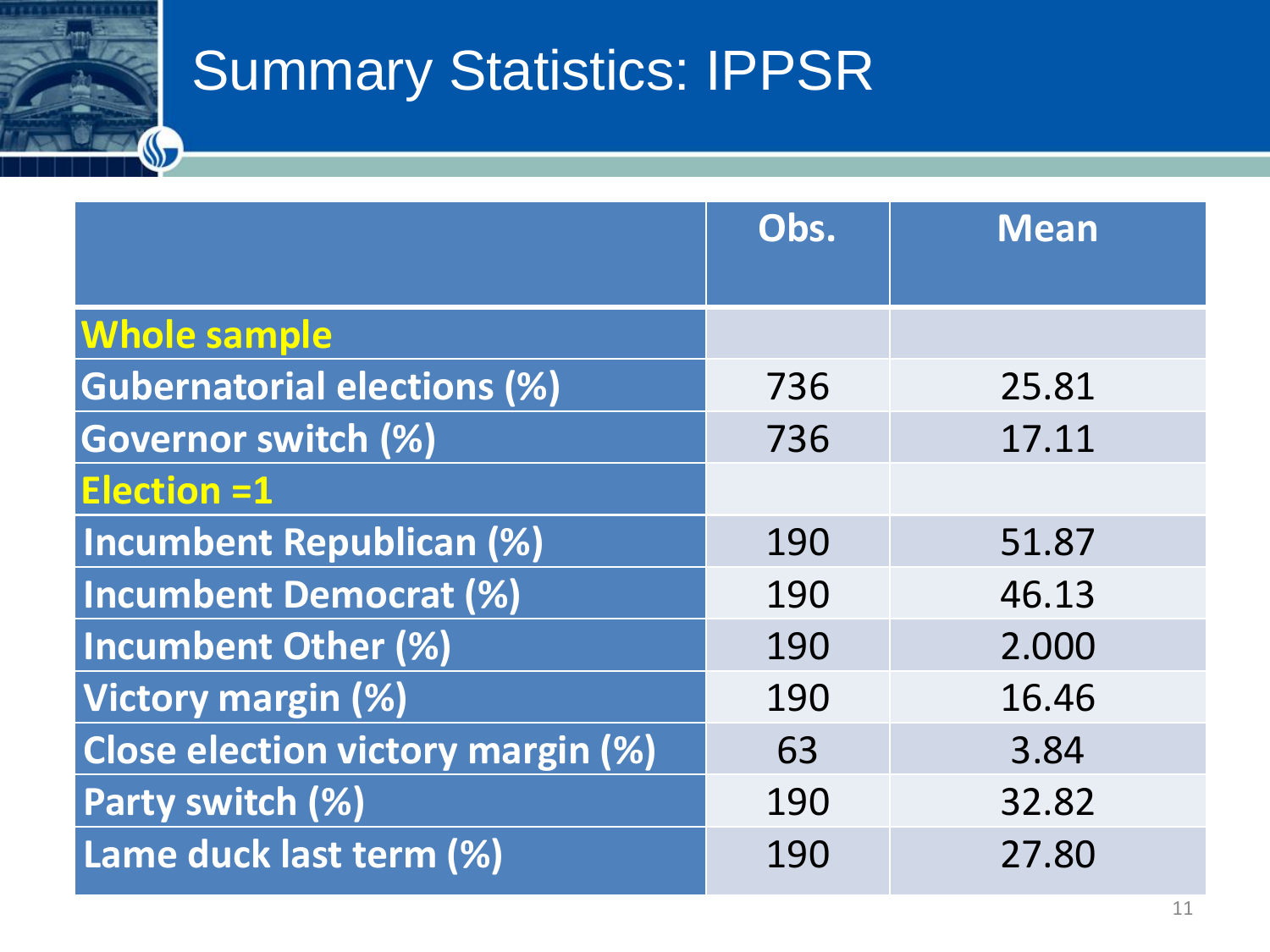### Gubernatorial elections and SMP

#### Baseline model (Difference-in-differences)

$$
StockMktPart_{i,s,t} = \beta_0 + \beta_1 ElectronicCition_{s,t} + \mathbf{X'}_{i,s,t} \beta_2 + \delta_s + \mu_t + \alpha_i + \varepsilon_{i,s,t}
$$

**Dernatorial elections and SMP**<br>
seline model (Difference-in-differences)<br>  $s,t = \beta_0 + \beta_1 Electronic$  (Difference-in-differences)<br>  $s,t = \beta_0 + \beta_1 Electronic$   $\sum_{s,t} + \mathbf{X'}_{i,s,t}$   $\beta_2 + \delta_s + \mu_t + \alpha_i + \varepsilon_{i,s,t}$ <br>
is states without an upcoming elec **i i i** *iii* **s the controller and SMP<br>
<b>i Easeline model (Difference-in-differences)**<br> *StockMktPart<sub>i,s,1</sub></sub> =*  $\beta_0$  *+*  $\beta_i$  *Election<sub>s,1</sub> +*  $\mathbf{X}'_{i,s,t}$  $\beta_2 + \delta_s + \mu_i + \alpha_i + \varepsilon_{i,s,t}$ *<br>*  $\ast$  *Households in states w* Households in states without an upcoming election in a given year *t* is the control group for a treated sample of households in states about to elect a governor during the same year *t*

#### **Controls**

- o household variables (financial wealth, total wealth, age, education level, marital status, financial occupation, race, and gender), and
- o state-level variables (GDP growth, unemployment rate, and housing price index (HPI))
- o Fixed effects (state, year, household)
- Standard errors are clustered at state and year levels to account for the correlations in households' decisions to participate in the stock market from the same state and for the correlations in the same year.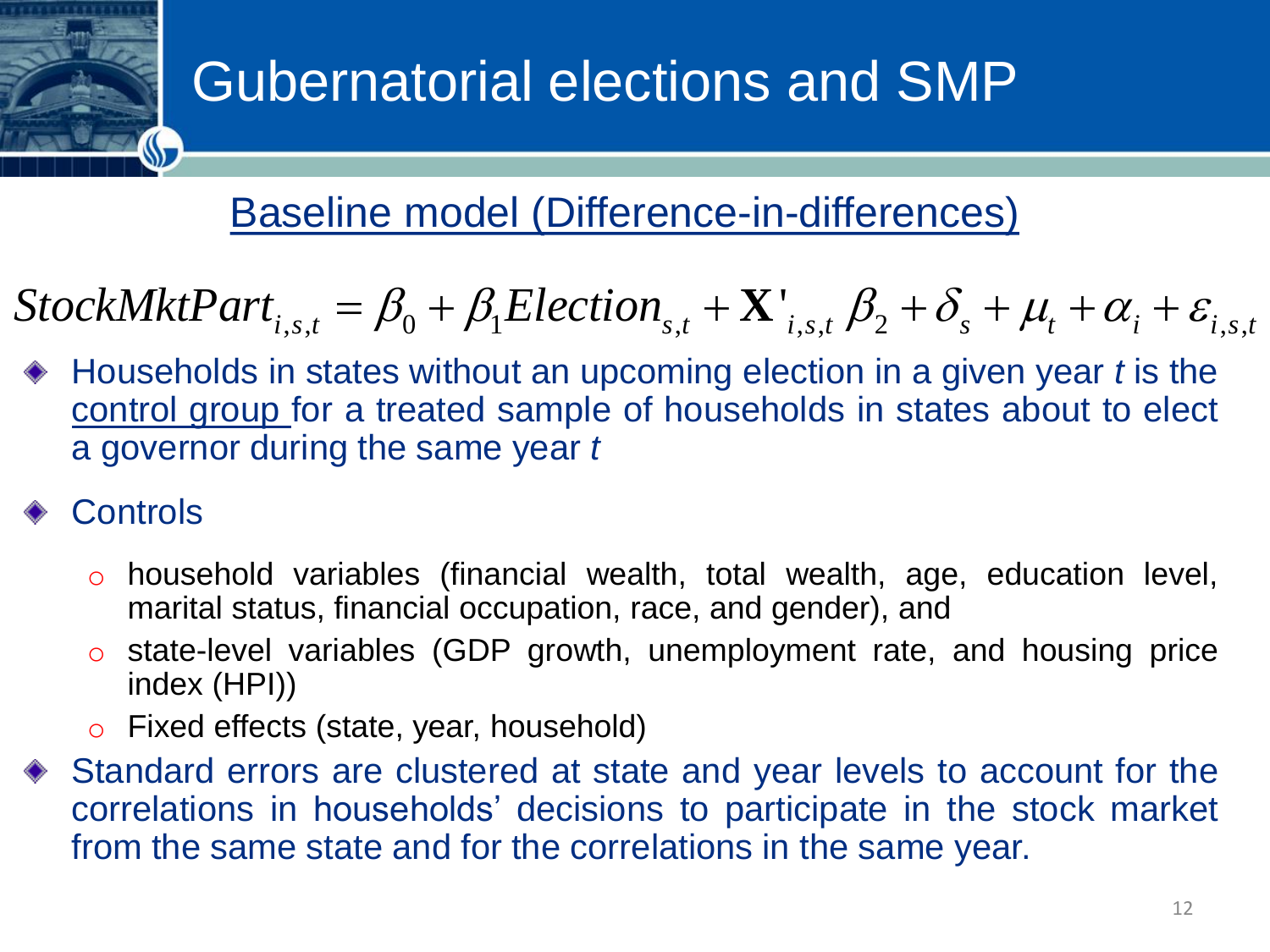### Gubernatorial elections and SMP

#### Results of the baseline model

|                         | Participation |                       | % Stock share |            |
|-------------------------|---------------|-----------------------|---------------|------------|
| Election                | $-0.008$ **   | $-0.007$ <sup>*</sup> | $-0.005***$   | $-0.006**$ |
|                         | $(-2.216)$    | $(-1.875)$            | $(-2.794)$    | $(-1.980)$ |
| Presidential            | $-0.003*$     |                       | $-0.017***$   |            |
|                         | $(-1.792)$    |                       | $(-2.928)$    |            |
| <b>Nobs</b>             | 306,648       | 306,648               | 306,648       | 306,648    |
| State fixed effects     | yes           | yes                   | yes           | yes        |
| Year fixed effects      | no            | yes                   | no            | yes        |
| Household fixed effects | yes           | yes                   | yes           | yes        |

- Policy uncertainty negatively and significantly affects households' stock market participation
- ‒0.008 and ‒0.007 imply a decrease of 3.1% and 3.5% in the average probability of stock market participation (22.3%)
- $-0.005$  and  $-0.006$  imply a 4.8% to 5.8% decrease in the average % of liquid wealth invested in the stock market (10.4%)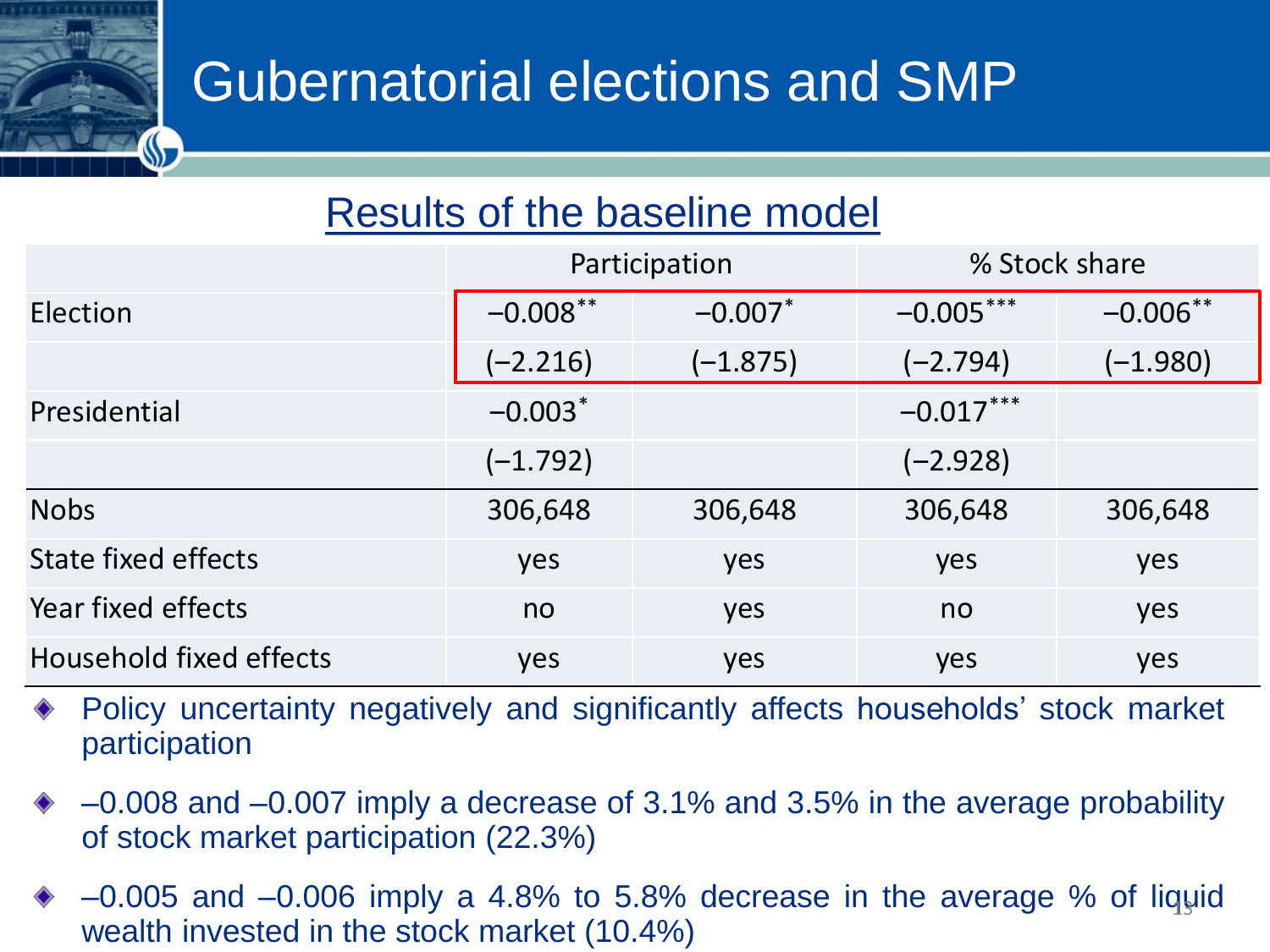### Elections associated with greater uncertainty

Greater policy uncertainty should have stronger effects on households' SMP

#### ◆ Two proxies:

- o **Close elections:** victory margin in the lowest tercile (avg. 3.84% vs. 22.59% for non-close elections). Robustness: ex-ante measure of closeness constructed with pre-election poll data.
- o **Elections where incumbent governors cannot stand for reelections due to term limits:** Due to incumbency advantage, incumbents overwhelmingly win reelections. (83% of time in our sample). PU can exacerbate when the incumbent is in his/her last term. Term limits are also plausibly exogenous.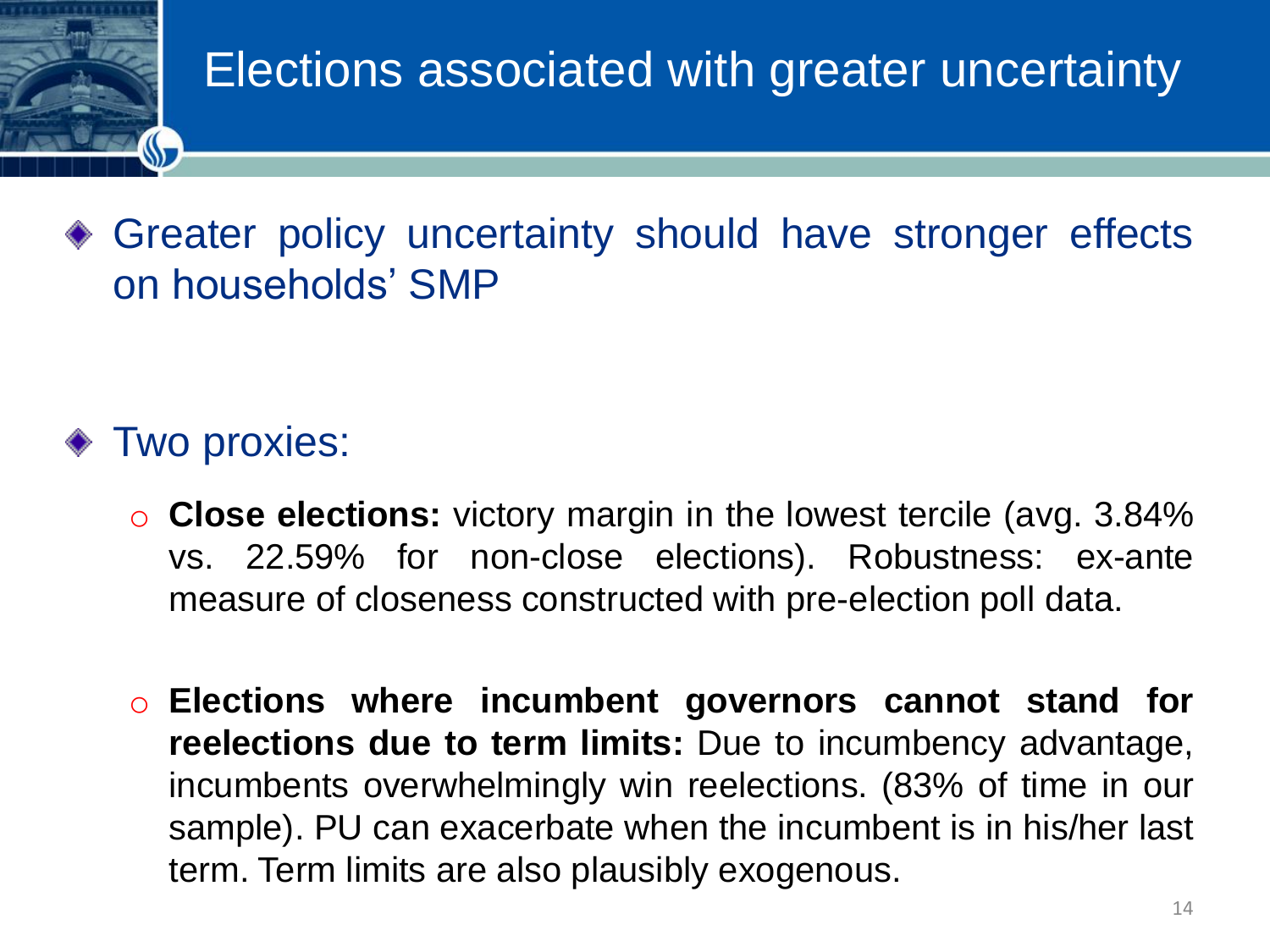### Elections associated with greater uncertainty: **G** results

Reduction in Participation



Reduction in % Stock share

Effects are stronger for elections with greater uncertainty.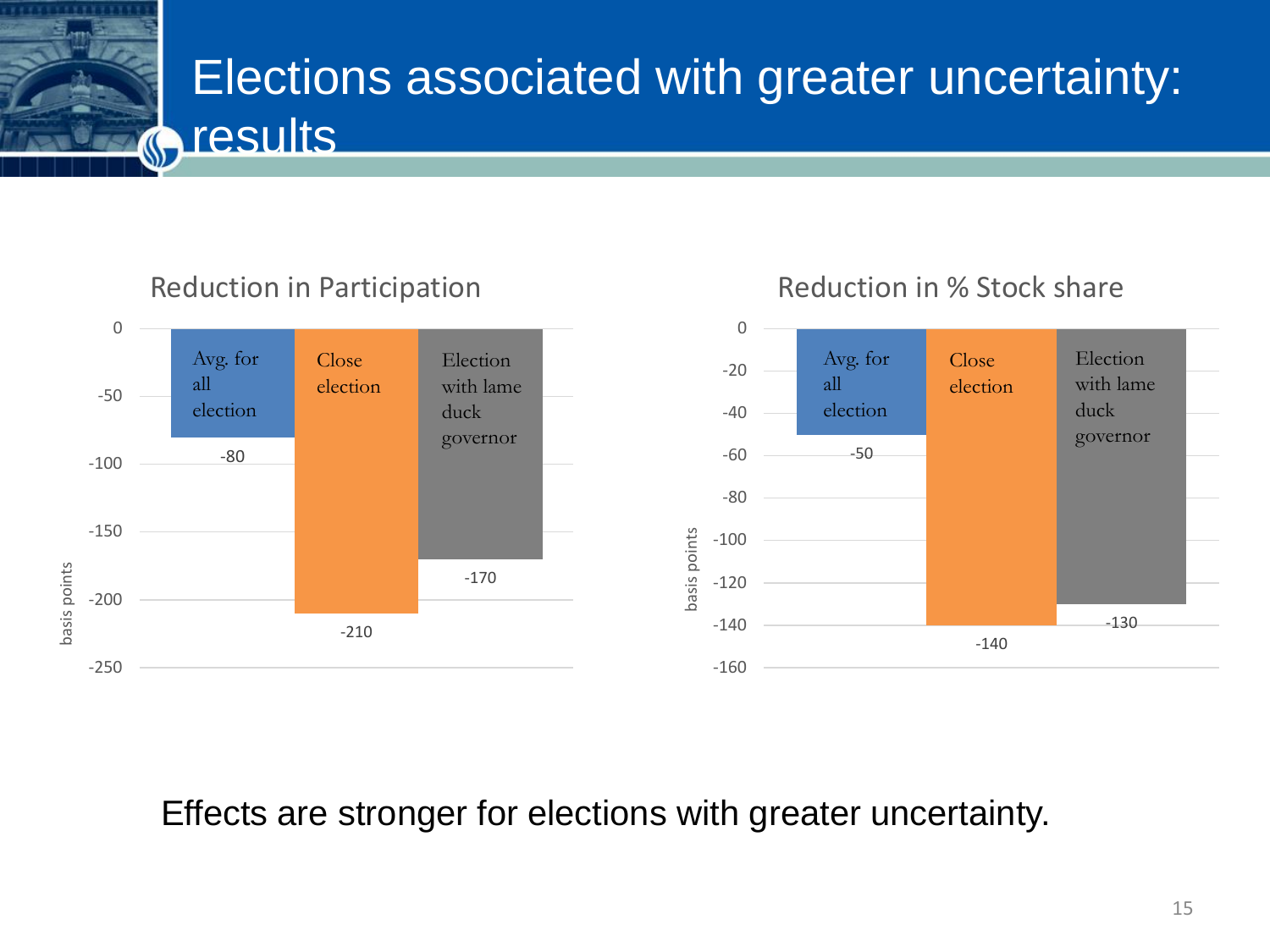

### Brokerage data

Prior research has shown that policy uncertainty can influence the real behavior of local firms

◆ Such changes can consequently impact the value of local equity holdings of households

One may attribute our findings so far to such spillover (**indirect**) effects of policy uncertainty on households through local firms, rather than its **direct** effects on the households due to the policy changes related to issues such as minimum wages, subsidies, and taxation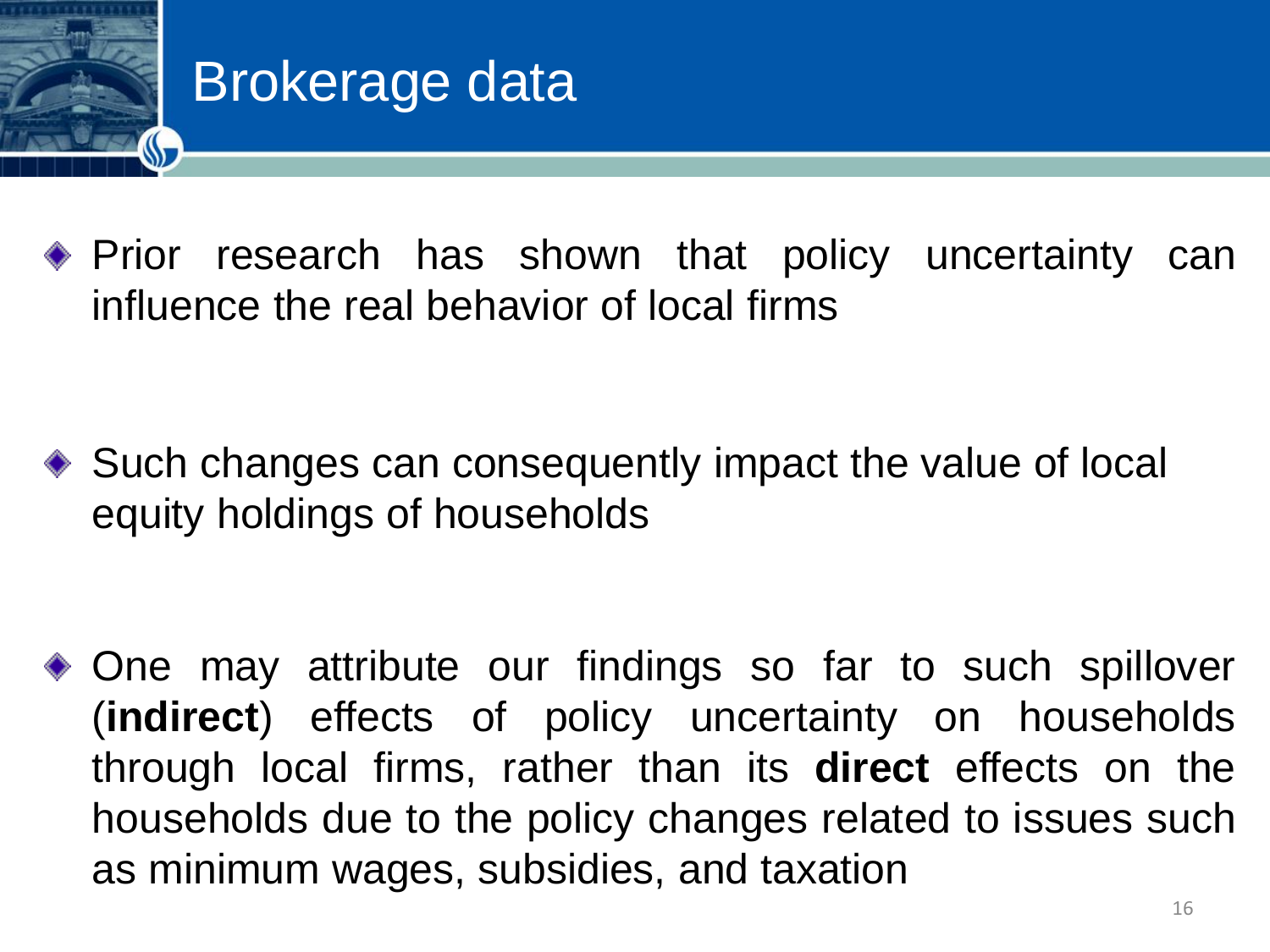

### Brokerage data

- Data on households' equity holdings from a large discount brokerage firm for the period 1991 to 1996
- These data provide monthly information on common stock holdings for a large panel of households residing in different states

Examine the investment behavior of households in their instate and out-of-state stocks around elections

◆ Identify direct and spillover channels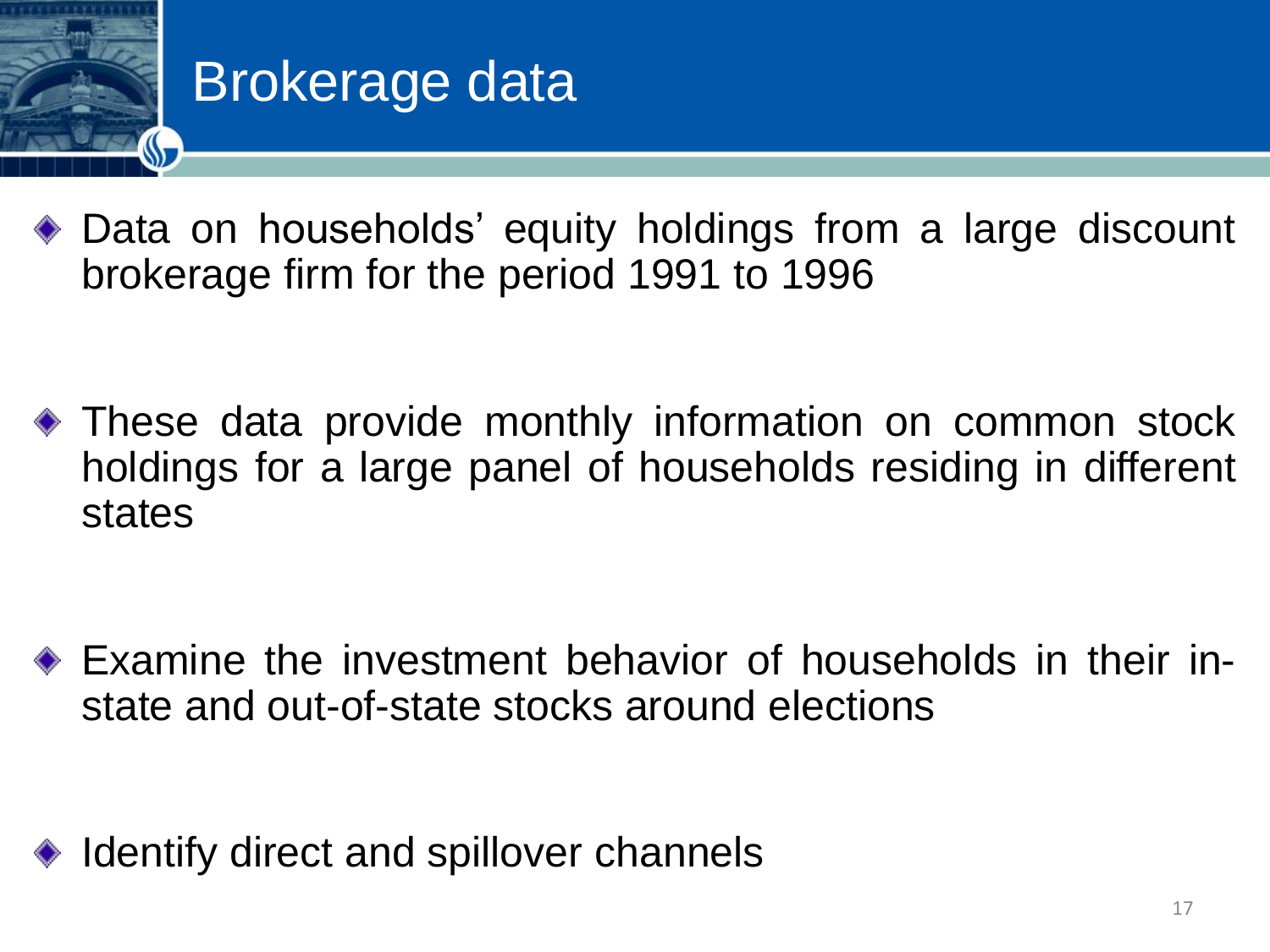

|                         | (1)                 | (2)          |
|-------------------------|---------------------|--------------|
|                         | In-state investment | Out-of-state |
|                         |                     | investment   |
| Election                | $-0.132**$          | $-0.040*$    |
|                         | $(-3.497)$          | $(-1.817)$   |
| State GDP growth        | 0.014               | $-0.003$     |
|                         | (1.021)             | $(-0.427)$   |
| State unemployment      | $-0.002$            | $-0.005$     |
|                         | (–0.038)            | (–0.187)     |
| State HPI appreciation  | $-0.001$            | 0.004        |
|                         | $(-0.084)$          | (0.632)      |
| Household fixed effects | Yes                 | Yes          |
| Year fixed effects      | Yes                 | Yes          |

households that can be potentially explained by the differences in their18 A simultaneous decrease in non-local equity holdings of households prior to elections suggests that spillover effects of policy uncertainty cannot be the sole driver of our findings, and that there exists a direct effect on characteristics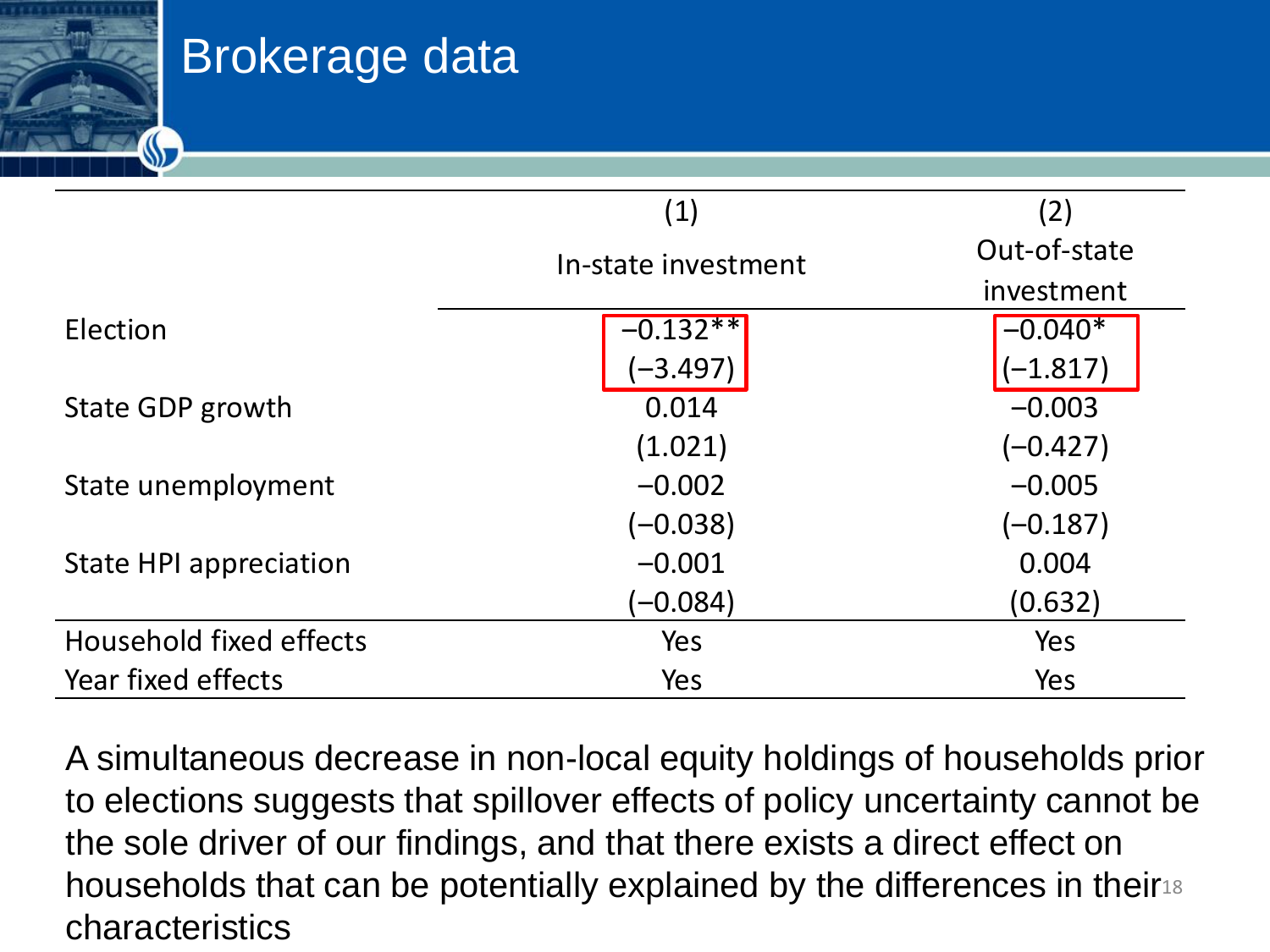### How do households reallocate their assets?

|                            |             | % Stock share <sup>W</sup> |            | % Safe share W | % Non-liquid <sup>W</sup> |            |
|----------------------------|-------------|----------------------------|------------|----------------|---------------------------|------------|
| Election                   | $-0.001***$ | $-0.001**$                 | $0.012***$ | $0.010*$       | $-0.009$                  | $-0.012$   |
|                            | $(-2.078)$  | $(-2.369)$                 | (2.247)    | (1.809)        | (–0.988)                  | $(-1.035)$ |
| <b>Nobs</b>                | 306,648     | 306,648                    | 306,648    | 306,648        | 306,648                   | 306,648    |
| <b>State fixed effects</b> | yes         | yes                        | yes        | yes            | yes                       | yes        |
| Year fixed effects         | no          | yes                        | no         | yes            | no                        | yes        |
| Household fixed<br>effects | yes         | yes                        | yes        | yes            | yes                       | yes        |

- These three variables are scaled by total wealth to 1) control for any shocks to other parts of the households' portfolio, and 2) to avoid the mechanical relation that a decrease in the % of liquid wealth invested in stocks always indicates an increase in the % of liquid wealth invested in safe assets.
- 19 Households dampen their stock investments by 4.4% (at the mean of 2.7%), while boosting their investments in relatively safer assets by 5.7% (at the mean of 19.1%).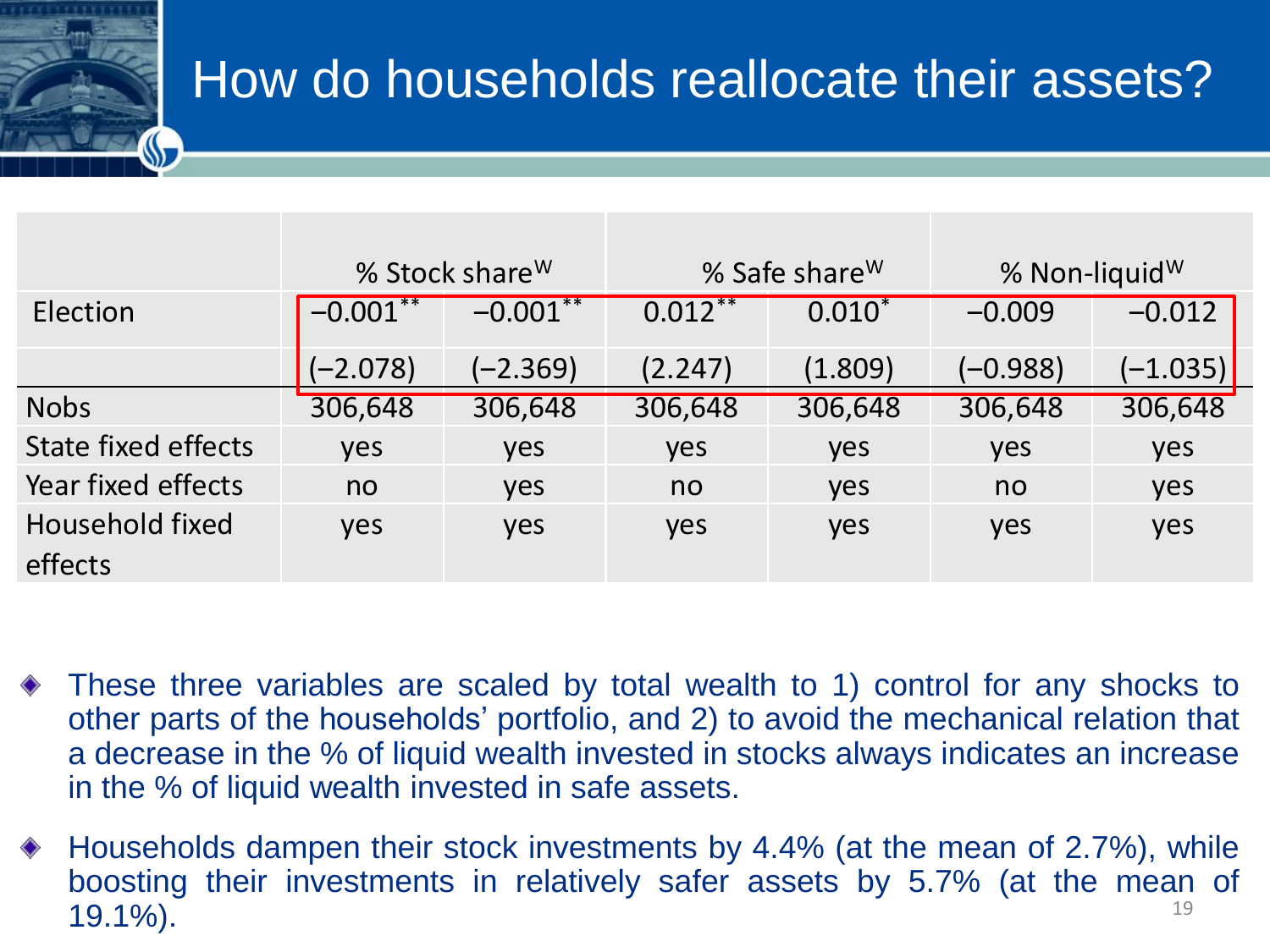

- Households' capability of dealing with policy uncertainty varies, which in turn affects the sensitivity of their participation to policy uncertainty. Specifically, we consider the following two aspects:
	- o Participation costs of acquiring and processing information:
		- Education should help in overcome the barriers to holding stocks due to ignorance and misperceptions
		- **Einancial occupation should reflect both a higher level of financial** literacy and easier access to information
	- o Tolerance to risks:
		- **EXECT** Men are generally perceived to be less risk averse than women
		- Wealthy households generally exhibit greater propensity to take risk in their portfolios
		- **Older investors have shorter investment horizons and have less human** wealth relative to financial wealth, which should be associated with a negative age effect on SMP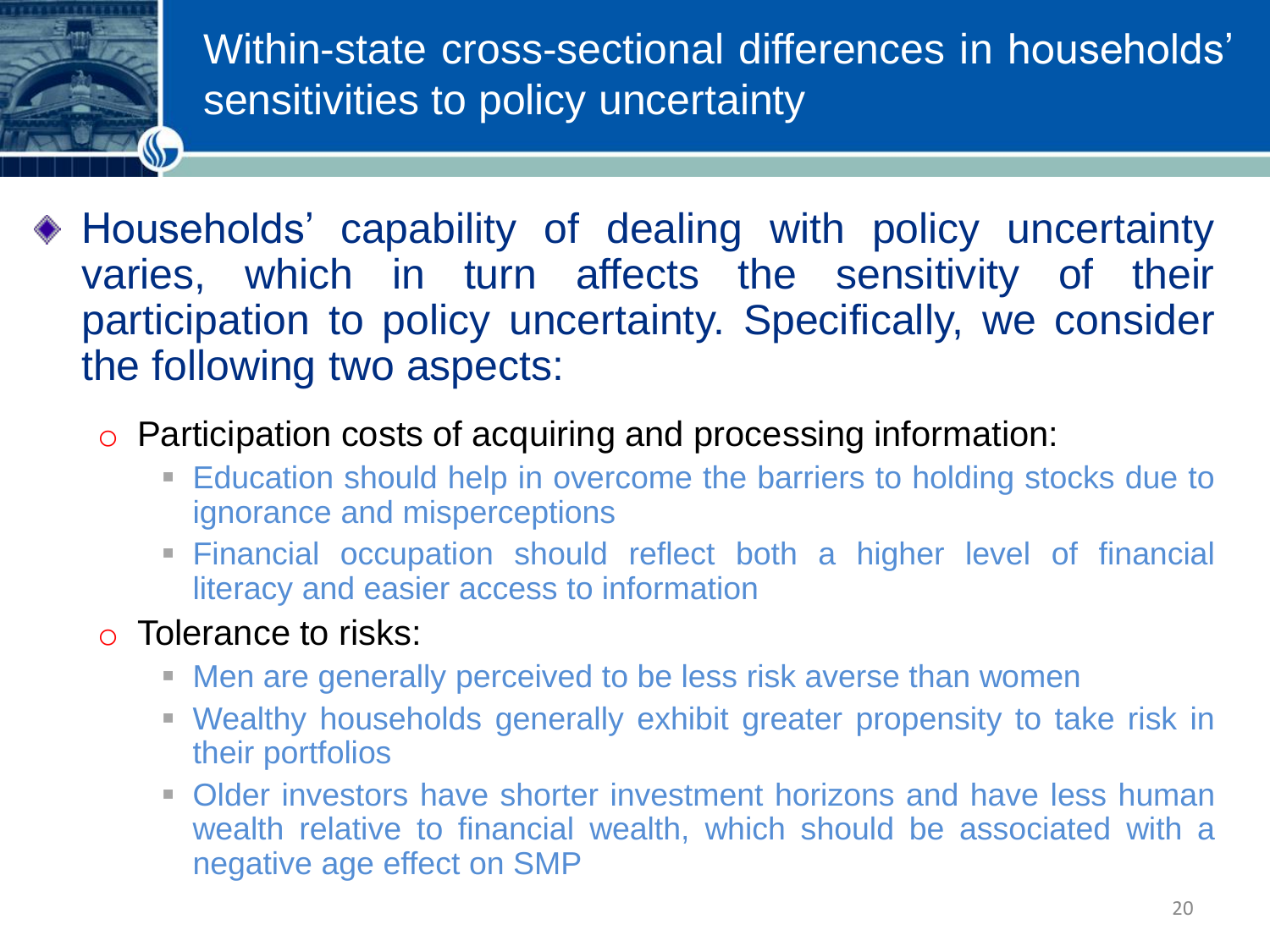Within-state cross-sectional differences in households' sensitivities to policy uncertainty (contd.)

- Households' exposure to employment risk with policy uncertainty varies, which can also affect the sensitivity of their participation to policy uncertainty.
	- $\circ$  Cahan (2017) finds that governors and their allies may have the ability to raise employment levels leading up to elections, or delay employment-reducing decisions until afterwards.
	- o Households who are self-employed in politically sensitive industries (transportation, warehousing, utilities, public administration, educational, health and social services, and mining) are more susceptible to changes in political landscape than others (Kostovetsky, 2015).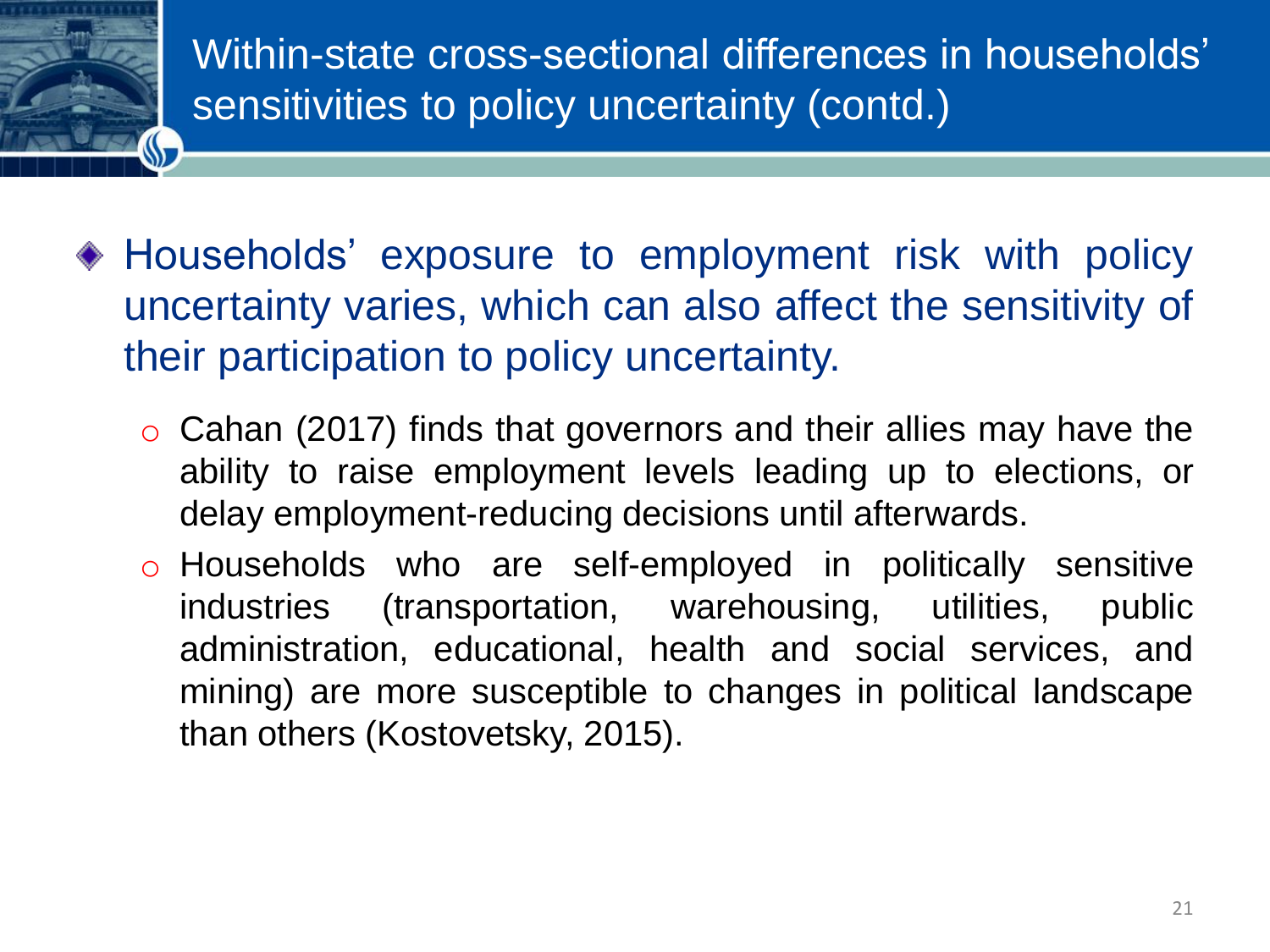

#### Model

 $StockMktPart_{i,s,t} = \phi_0 + \phi_1 ElectronicElection_{s,t} \times Demographies_{i,s,t} + \mathbf{X}^{\prime}_{i,s,t} \phi_2 + \mathbf{V}_{s,t} + \alpha_i + \varepsilon_{i,s,t}$ 

- Coefficients of interest are the interaction terms
- ◆ Include state×year fixed effects to control for any timevarying state conditions
- Model<br>
3.3. =  $\phi_0 + \phi_1Election_{s,t} \times Demographic_{i,s,t} + \mathbf{X'}_{i,s,t} \phi_2 + v_{s,t} + \alpha_i + \varepsilon_{i,s,t}$ <br>
ants of interest are the interaction terms<br>
state×year fixed effects to control for any time-<br>
state×year fixed effects to control for any time  $\triangleleft$  Identify variations in stock market participation across households residing in the same state at the same point in time
- Election itself is absorbed by the statexyear fixed effect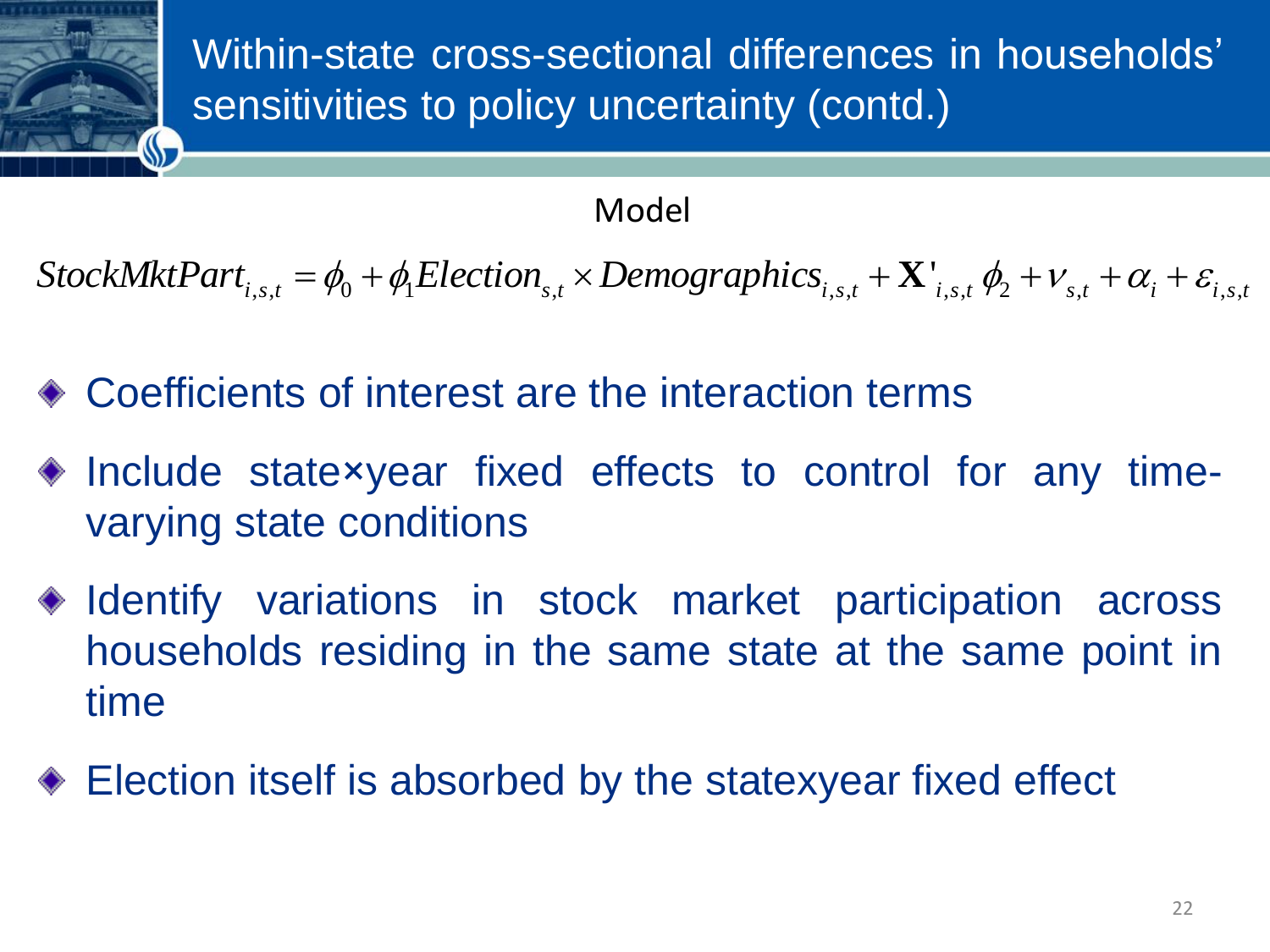Within-state cross-sectional differences in households' sensitivities to policy uncertainty (contd.)

|                                              |                                         | Participation         | % Stock share |
|----------------------------------------------|-----------------------------------------|-----------------------|---------------|
| Information costs College or more x Election |                                         | $0.004***$            | $0.003***$    |
|                                              | Some college × Election                 | $0.003***$            | $0.001*$      |
|                                              | Financial occupation × Election         | $0.006***$            | $0.004*$      |
| Risk preferences Male × Election             |                                         | $0.003*$              | 0.001         |
|                                              | Total wealth × Election                 | $0.002***$            | $0.003***$    |
|                                              | Young × Election                        | $0.003*$              | $0.002***$    |
|                                              | Middle aged × Election                  | 0.005                 | $0.006*$      |
| Employment risk                              | Government employee x Election          | $-0.004***$           | $-0.003***$   |
|                                              | <b>Business owner in PSI x Election</b> | $-0.003$ <sup>*</sup> | 0.002         |
|                                              | <b>Nobs</b>                             | 306,648               | 306,648       |
|                                              | Household fixed effects                 | yes                   | yes           |
|                                              | State-year fixed effects                | yes                   | yes           |

Households with better capability of dealing with uncertainty are more likely to participate in the stock market when the policy uncertainty is high.

Households with higher exposure to employment risk are less likely to participate.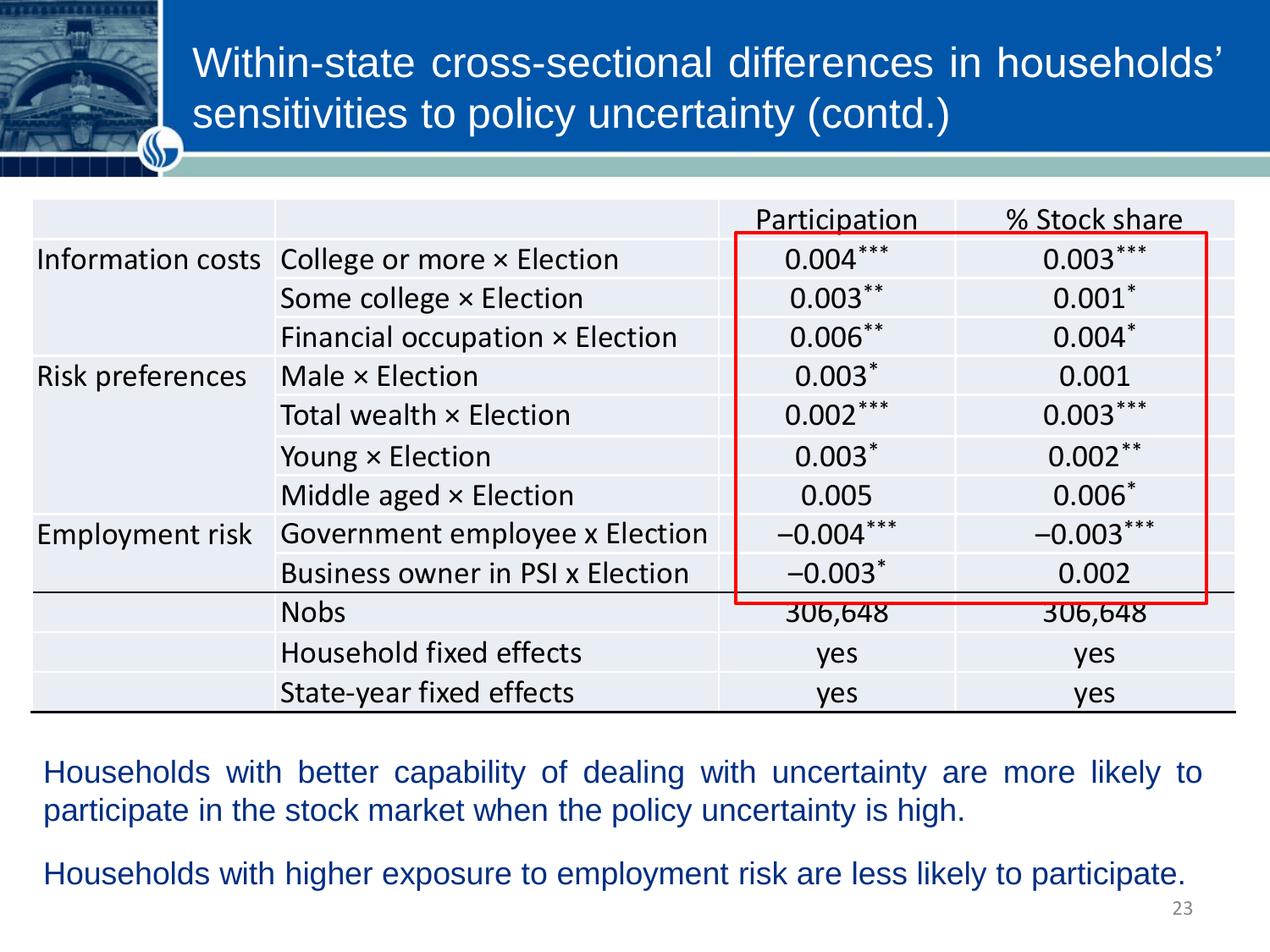### Dynamics of SMP during an election cycle

 $\bullet$  If uncertainty is resolved after the election outcome, we expect the decline in participation to be temporary

A complete reversal would suggest that there is only an intertemporal substitution of participation when households face uncertainty

A partial reversal would indicate that uncertainty has a long-lasting and disruptive effect on participation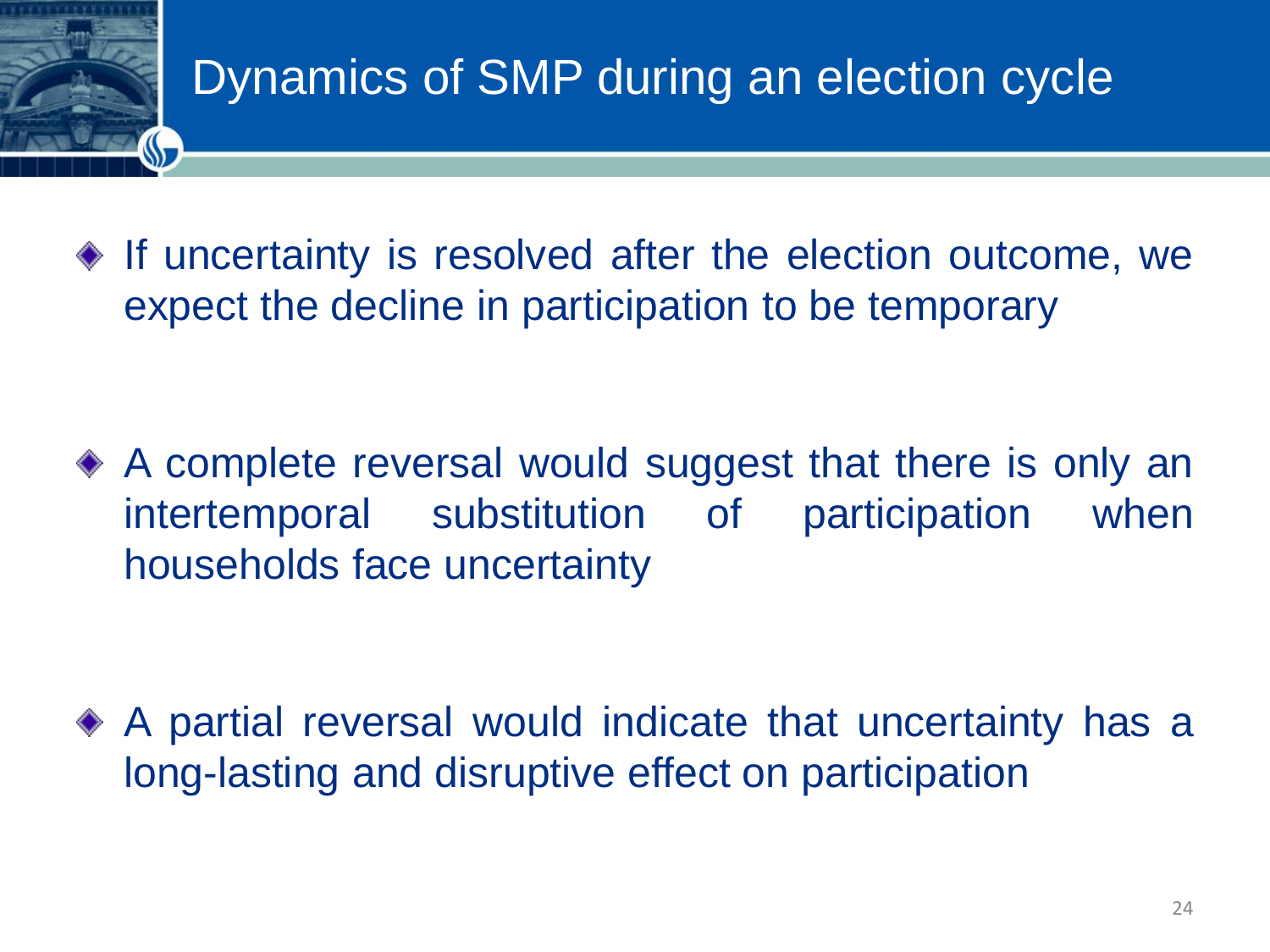### Dynamics of SMP during an election cycle (contd.)

Magnitude of reversal should depend on the degree of resolution in policy uncertainty after the election

- For elections where a new governor from a different political party is elected, we expect the policy uncertainty to remain comparatively high
	- o Different parties are likely to have different political ideologies and classes of constituents, which can lead to differences in their stances on policy positions and political actions (Hibbs, 1977; Alesina, 1987; Alesina and Sachs, 1988).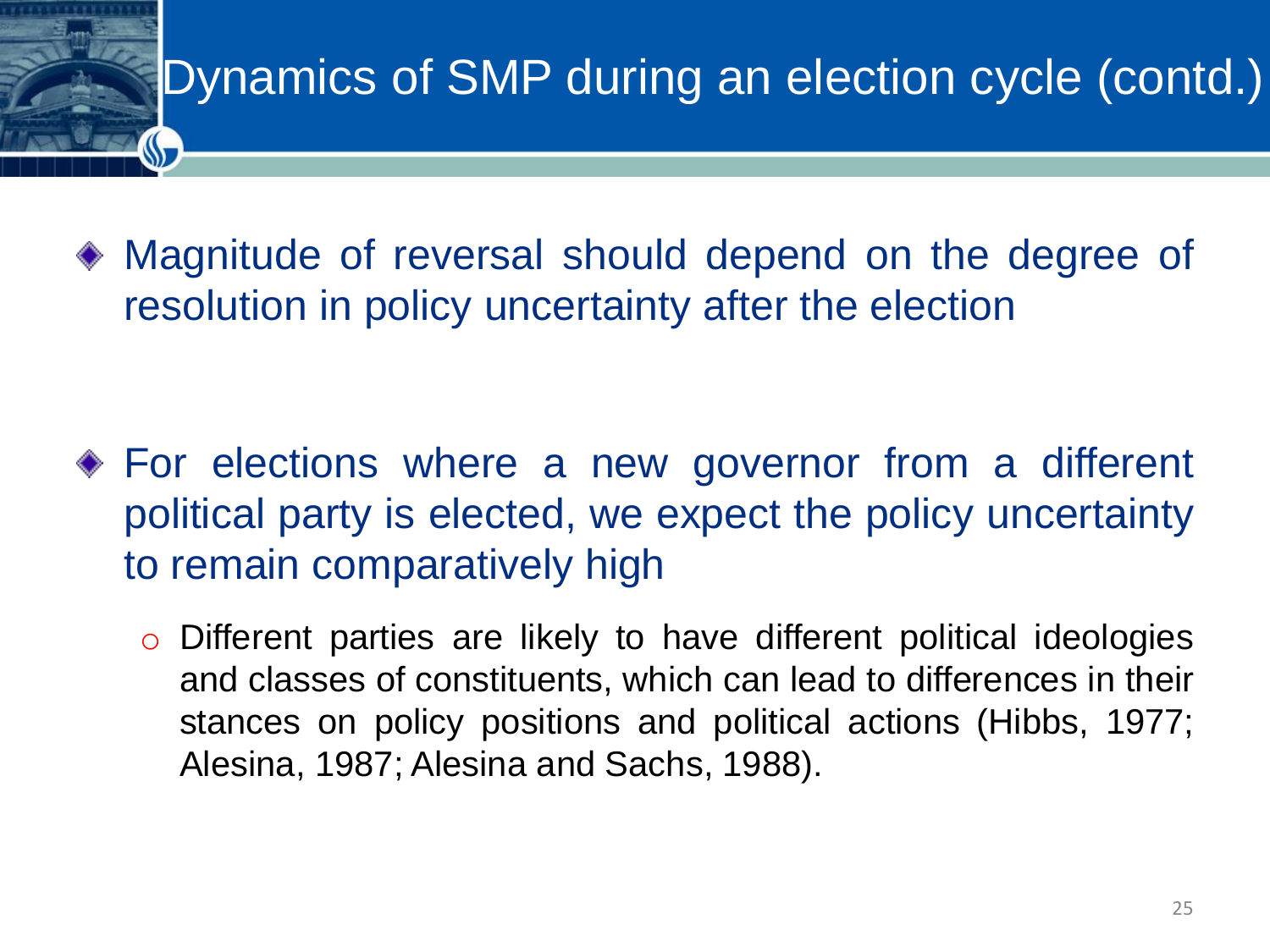#### Dynamics of SMP during an election cycle: results

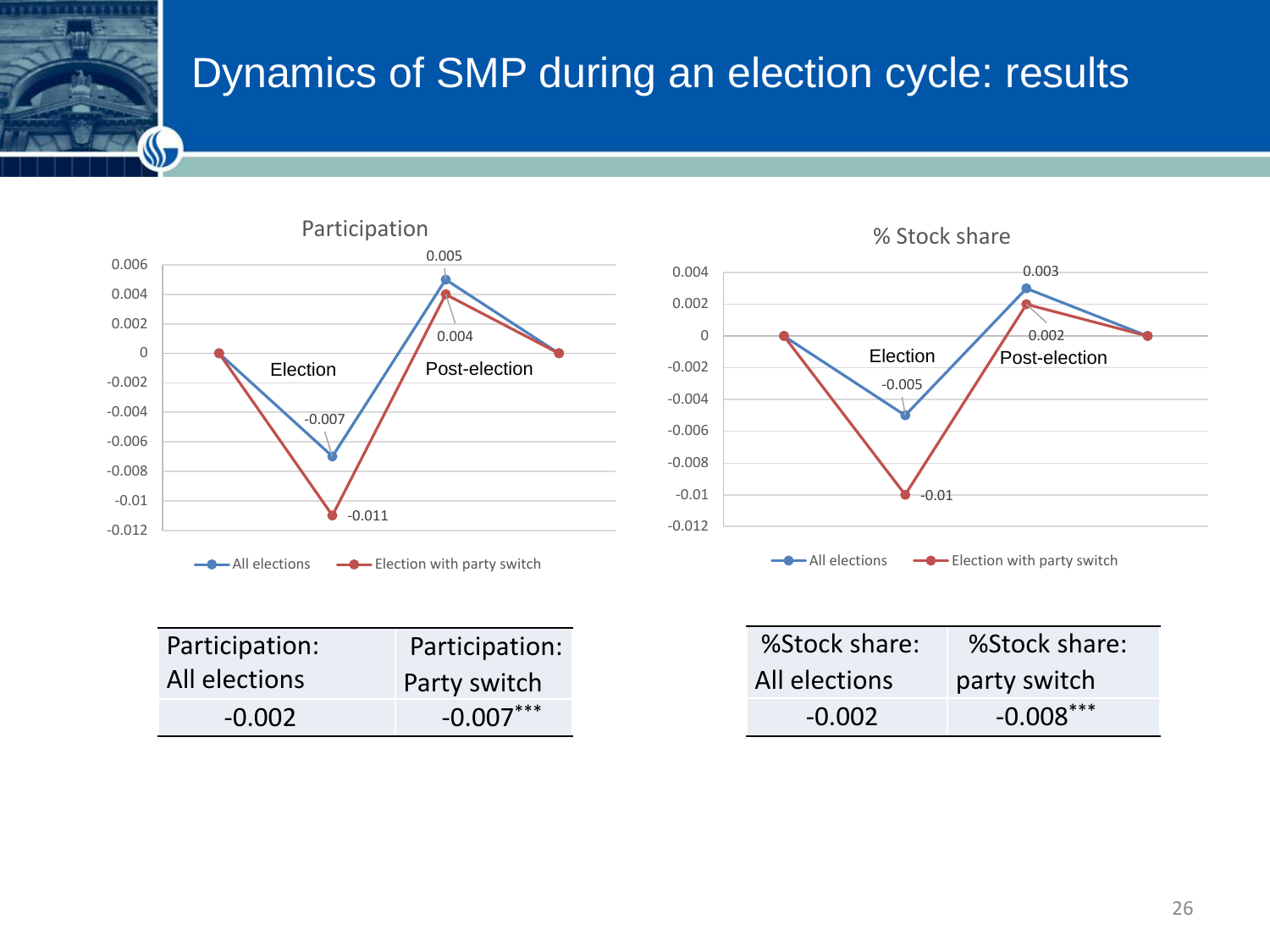### Analysis using another proxy: EPU index

- Economic Policy Uncertainty (EPU) index developed by Baker, Bloom, and Davis (2016)
	- o Captures a broader level of policy uncertainty attributed to the political and regulatory system
	- o Provides variation in policy uncertainty for nonelection years
	- o However, only time-varying, making it challenging to separate the effect of policy uncertainty from general economic uncertainty
	- o Following Gulen and Ion (2016) and Bonaime, Gulen, and Ion (2017), we address this issue by directly controlling for potentially confounding macroeconomic factors, and using political polarization as an instrumental variable to separate out the variation in the index attributable to policy uncertainty
	- o Data obtained from [http://www.policyuncertainty.com/.](http://www.policyuncertainty.com/)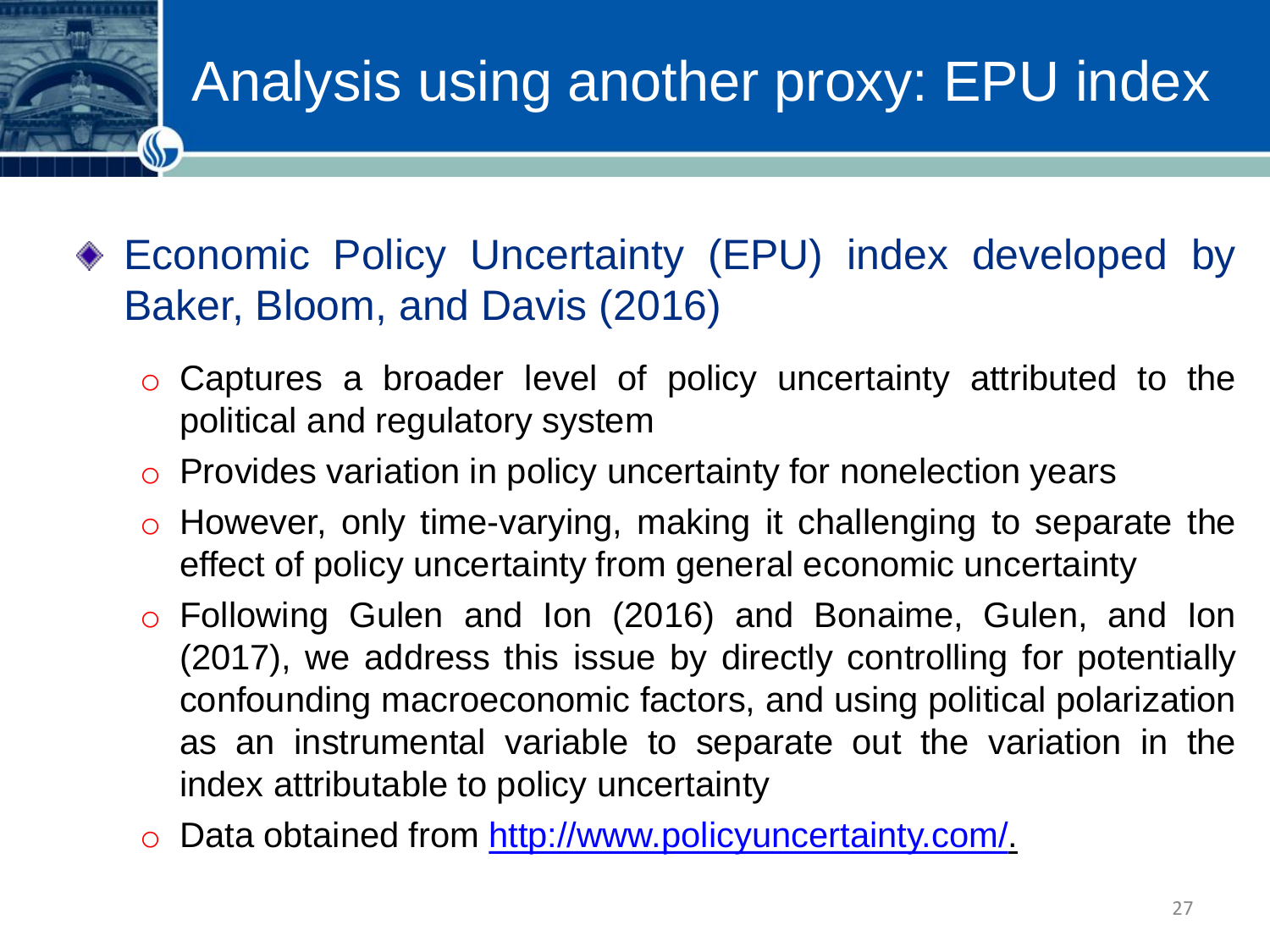### The EPU index and SMP

Baseline model

$$
StockMktPart_{i,s,t} = \gamma_0 + \gamma_1 EPU_t + \mathbf{X'}_{i,s,t} \gamma_2 + \alpha_i + \varepsilon_{i,s,t}
$$

- Moreover, and SMP<br>
Baseline model<br>  $x_{s,t} = \gamma_0 + \gamma_1 EPU_t + \mathbf{X}_{i,s,t} \gamma_2 + \alpha_i + \varepsilon_{i,s,t}$ <br>
arithm of the EPU index as of the last day of the<br>
e month before the interview<br>
e excluded since the index is time-varying<br>
confoundin **i** Baseline model<br> *StockMktPart<sub>i.s.t</sub>* =  $\gamma_0 + \gamma_1 EPU_t + \mathbf{X}_{i,s,t}^{\dagger} \gamma_2 + \alpha_i + \varepsilon_{i,s,t}$ <br>
the natural logarithm of the EPU index as of the last day of the<br>
ince period, the month before the interview<br>
fixed effects ar  $\circ$  Take the natural logarithm of the EPU index as of the last day of the reference period, the month before the interview
- $\circ$  Year fixed effects are excluded since the index is time-varying
- o Control for potential confounding macroeconomic factors (VIX, oneyear-ahead GDP forecasts, investor sentiment, S&P 500 returns)
- $\circ$  Standard errors are double clustered by households and year-month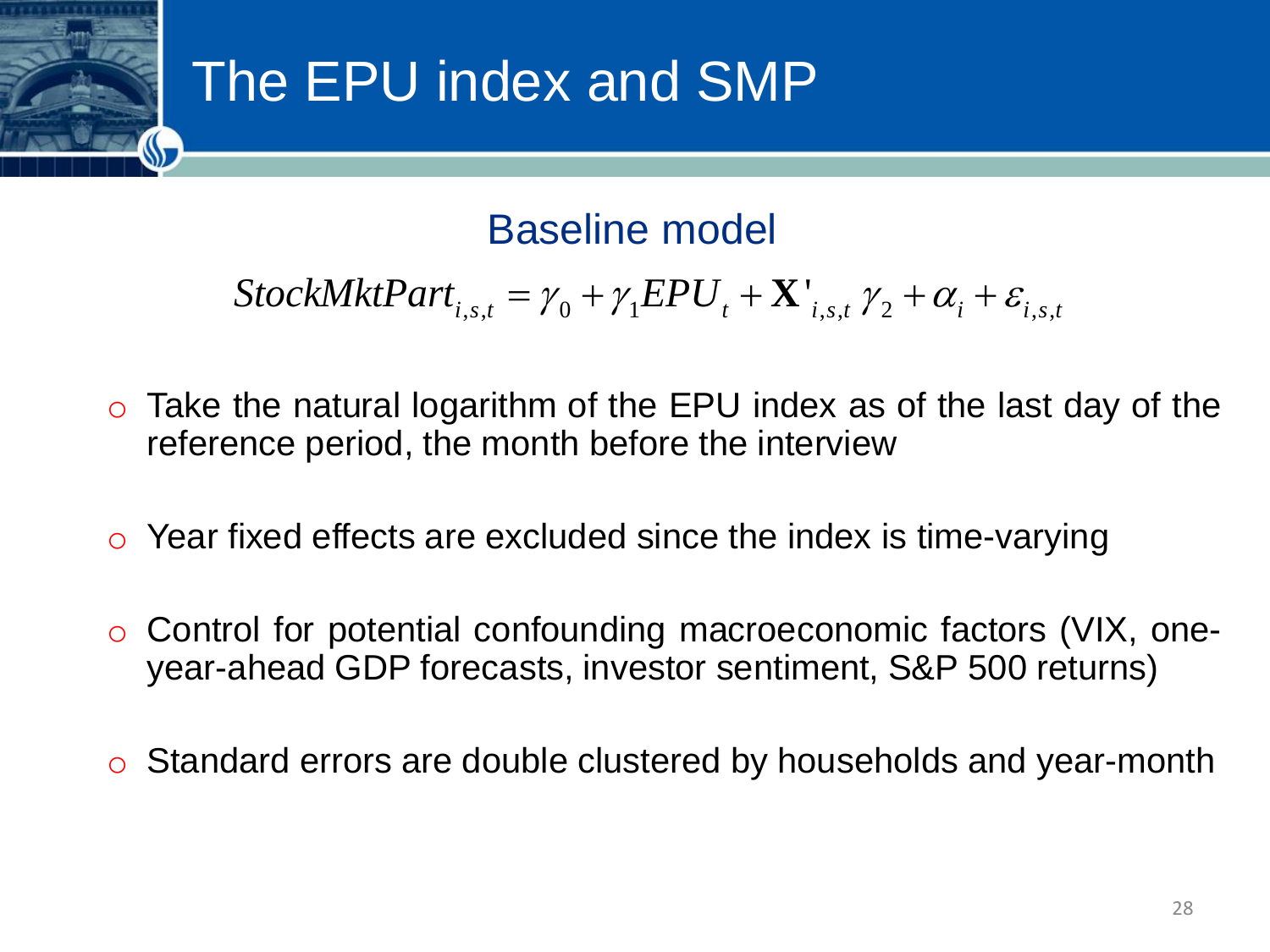### The EPU index and SMP: Results

|                                | Participation | % Stock share |  |
|--------------------------------|---------------|---------------|--|
| <b>EPU index</b>               | $-0.021***$   | $-0.025***$   |  |
|                                | $(-4.183)$    | $(-3.279)$    |  |
| <b>Nobs</b>                    | 310,816       | 310,816       |  |
| <b>Household fixed effects</b> | ves           | ves           |  |

- Strongly negative relation between the EPU index and SMP
- At the mean of the EPU index (107.2), a one SD (39.52) increase in the index  $\rightarrow$  3.0% decrease in the average probability of SMP  $\rightarrow$  7.5% in the average % of investments in the stock market
- 29 • Except for the monetary policy component, all the other three components (news, tax code, and government spending) of the index are significantly and negatively associated with SMP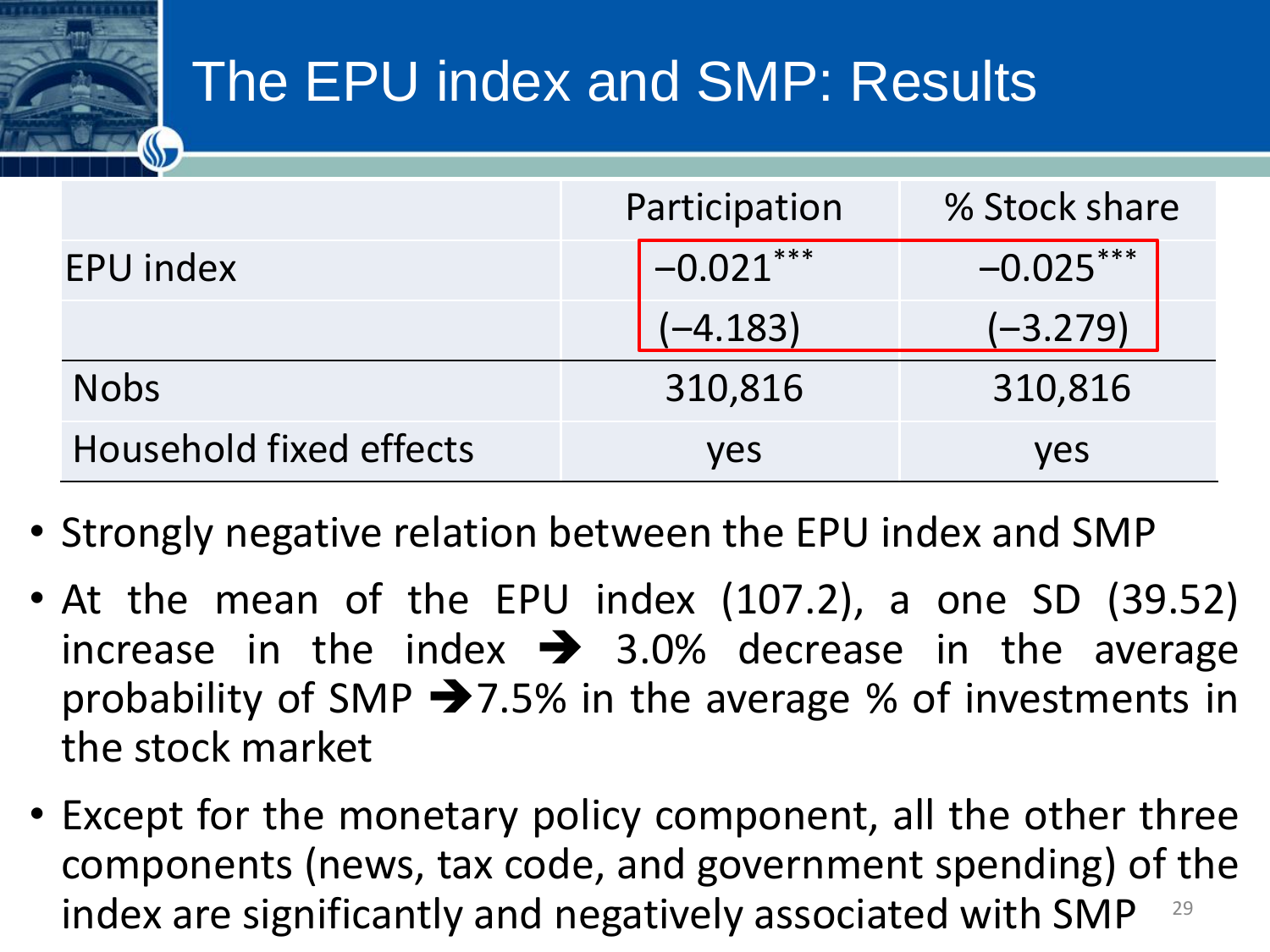

### IV estimation

- **IV analysis** to address the possibility that some omitted variables may influence both SMP and policy uncertainty
- Following Gulen and Ion (2016), use the level of political polarization in the U.S. Senate as the IV
	- o *Relevance*:

Partisan polarization "makes it harder to build legislative coalitions, leading to policy gridlock" and to "produce greater variation in policy" **McCarty (2012)**

Political polarization could drive policy uncertainty by "producing more extreme policies, less policy stability, and less capacity of policy makers to address pressing problems". **Baker et al. (2014)**

o *Exclusion*: Not obvious how the level of disagreement between politicians can directly affect households' SMP other than through its effect on policy uncertainty and the state of the state  $30$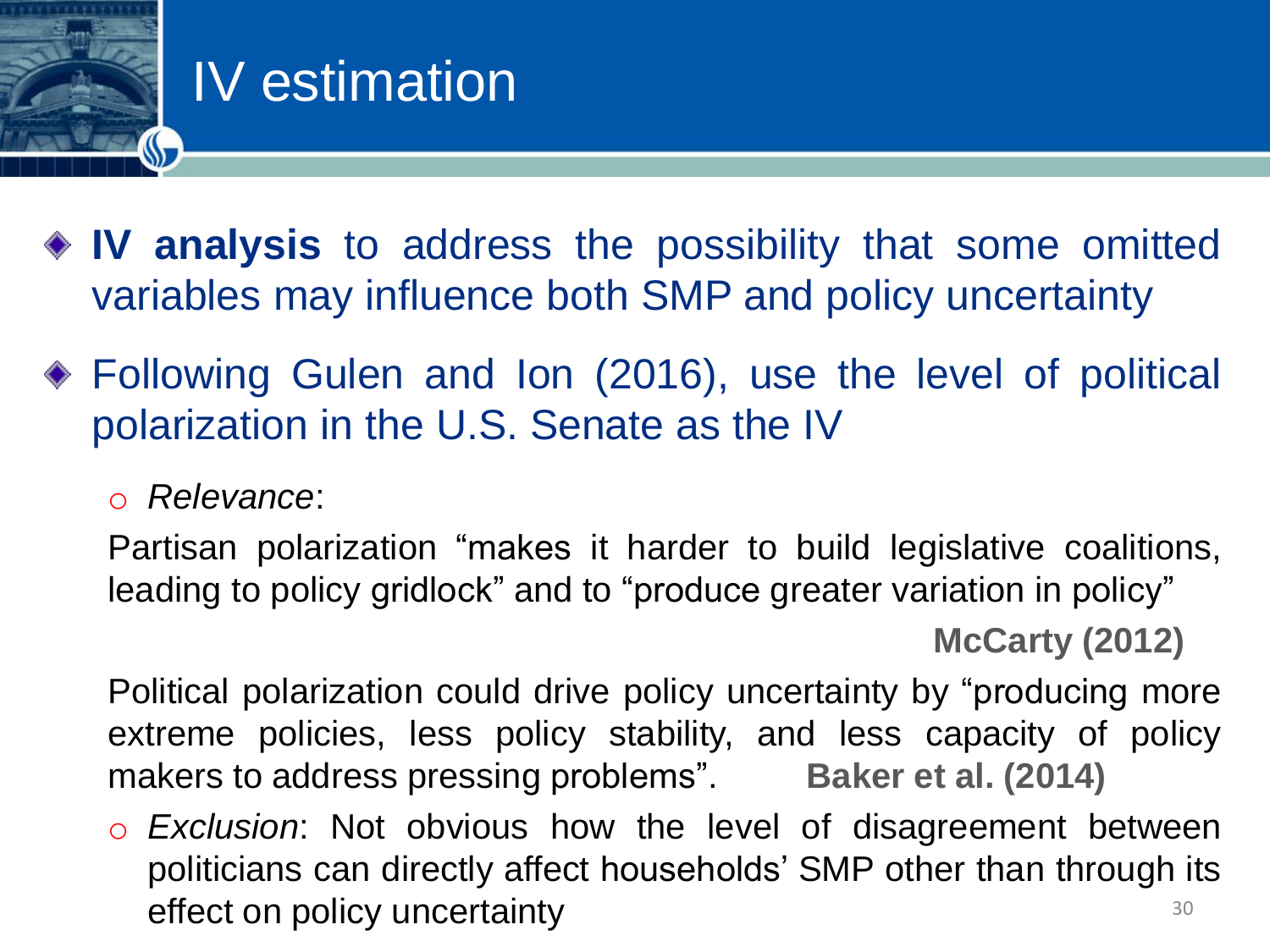### Results: IV analysis

|                                       | Participation            | % Stock    |
|---------------------------------------|--------------------------|------------|
|                                       |                          | share      |
| EPU index (Instrument = Polarization) | $\left[-0.017***\right]$ | $-0.018**$ |
|                                       | $(-2.465)$               | $(-1.979)$ |
| <b>Nobs</b>                           | 310,816                  | 310,816    |
| <b>Household fixed effects</b>        | <b>ves</b>               | yes        |

- Relation between policy uncertainty and households' SMP remains significantly negative after addressing the omitted variable issue with an IV
- Two relevance tests show a strong relation between the instrument and the endogenous variable: *F*-statisitcs of 14.28 > 10; Anderson-LR test statistics of 72.17 with a *p*-value of 0.000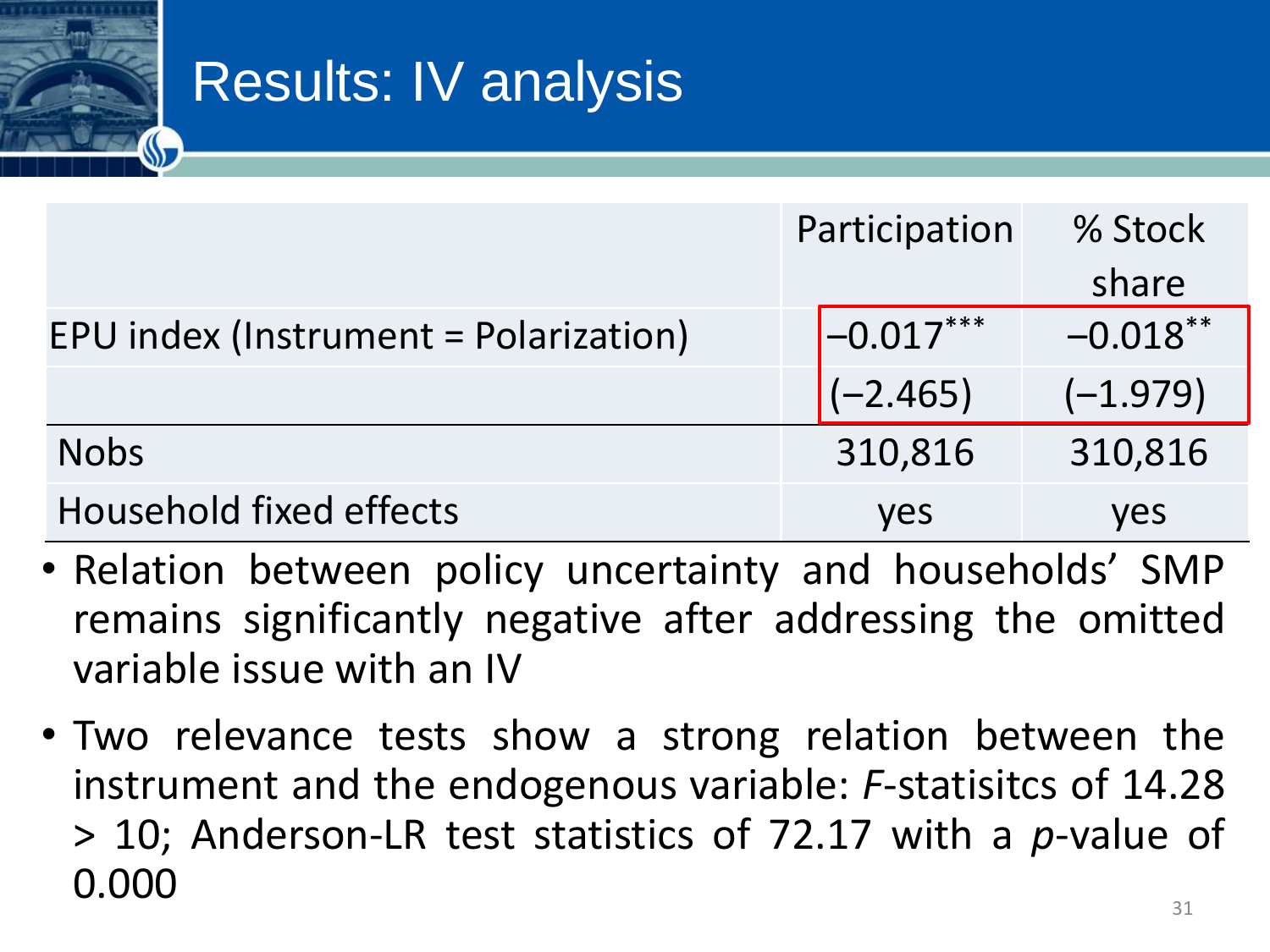### Conclusions and implications

- Provide new evidence on the effect of policy uncertainty on households' decision to participation in the stock market
	- $\circ$  An increase in policy uncertainty is associated with a significant decline in both the propensity and intensity of households to invest in the stock market
	- o Households reallocate their capital to safer assets
	- o Variations in participation costs, risk preferences, and exposures to employment risk help explain the differential sensitivities of households' stock market participation to policy uncertainty
	- o Reversal in households' stock market participation after the election magnitude of reversal depends on the level of uncertainty after the election
		- In case of a party change, reversal is less than complete implying a longlasting and disruptive effect of uncertainty on participation